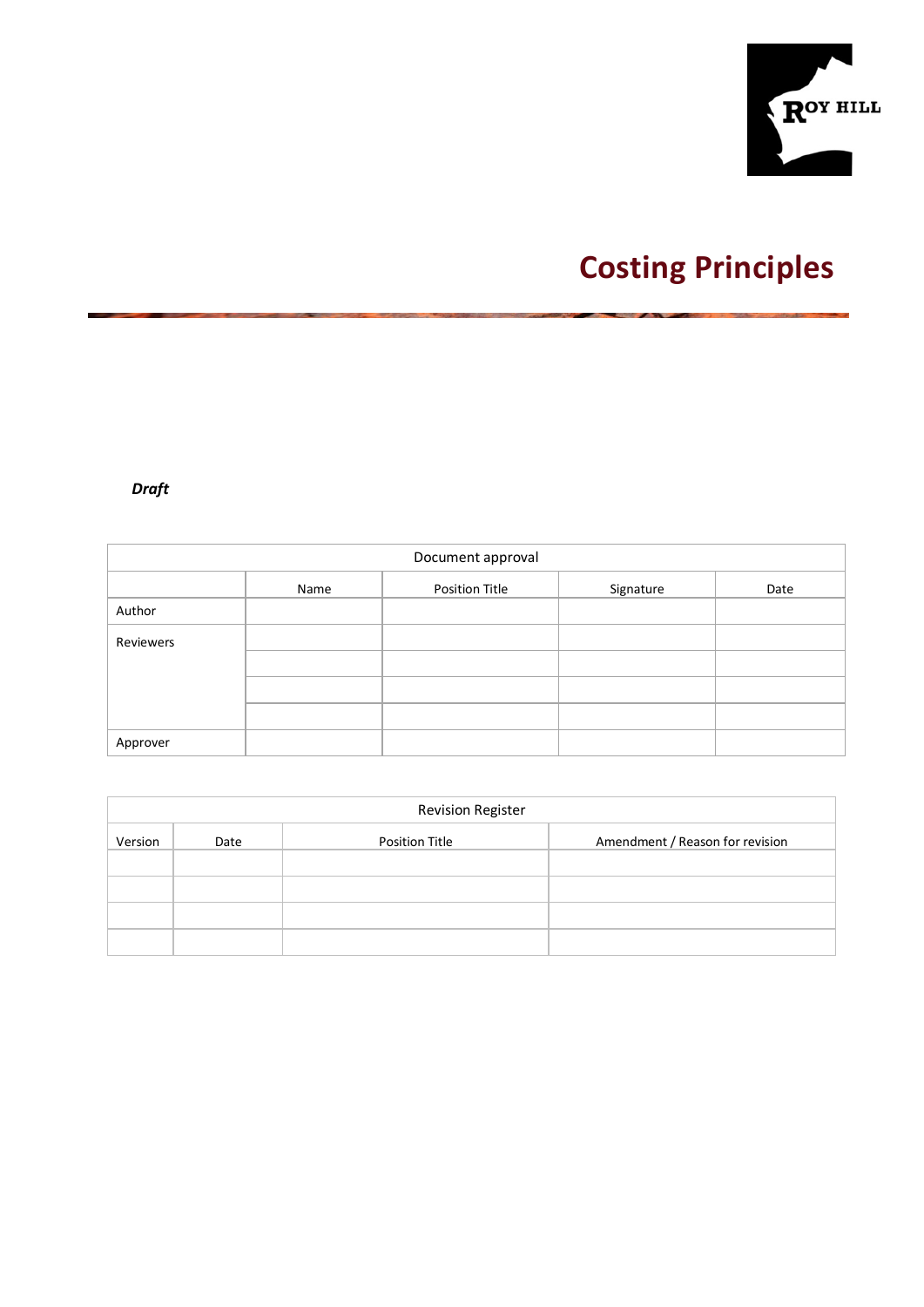# **Contents**

| 1.1 |  |
|-----|--|
| 1.2 |  |
| 1.3 |  |
| 1.4 |  |
| 1.5 |  |
|     |  |
| 2.1 |  |
| 2.2 |  |
| 2.3 |  |
| 2.4 |  |
| 2.5 |  |
| 2.6 |  |
|     |  |
| 3.1 |  |
| 3.2 |  |
| 3.3 |  |
| 3.4 |  |
| 3.5 |  |
|     |  |
| 4.1 |  |
| 4.2 |  |
| 4.3 |  |
|     |  |
| 5.1 |  |
| 5.2 |  |
|     |  |
|     |  |
|     |  |

| THIS DOCUMENT IS UNCONTROLLED IN HARD COPY FORMAT |                                                                                                              |  |  |  |  |              |
|---------------------------------------------------|--------------------------------------------------------------------------------------------------------------|--|--|--|--|--------------|
| Rev                                               | ' BFO<br><b>Document Number</b><br><b>Issue Date</b><br><b>Approved Date</b><br>Author<br>Page<br>Approver / |  |  |  |  |              |
|                                                   |                                                                                                              |  |  |  |  | Page 2 of 22 |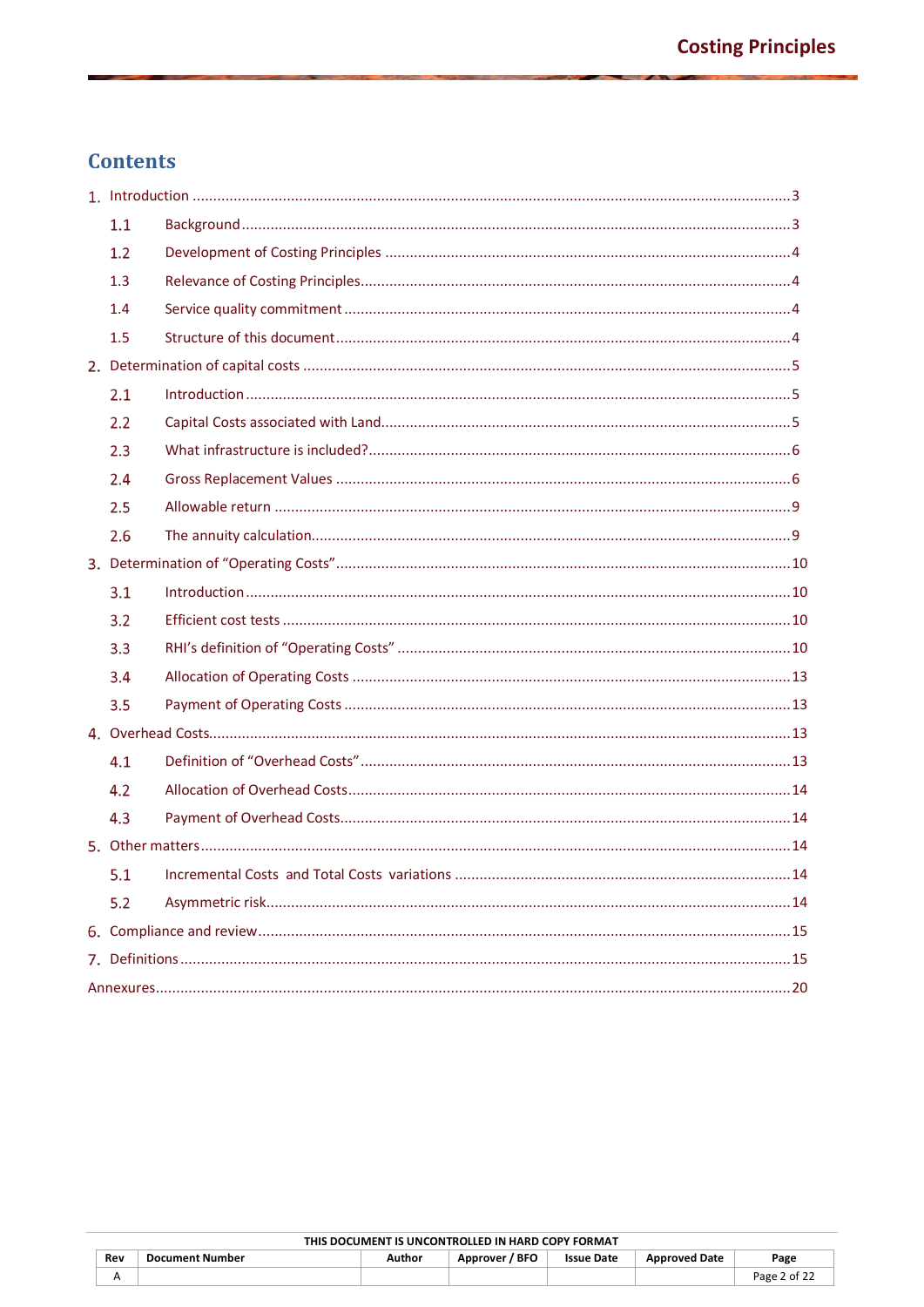# **Introduction**

### **Background**

- <span id="page-2-0"></span>(a) Roy Hill Infrastructure Pty Ltd (**RHI**) owns and operates the RHI Railway from the Roy Hill Mine to Port Hedland in the Pilbara region of Western Australia.
- <span id="page-2-1"></span>(b) The purpose of the *Railways (Access) Act 1988* (**the Act**) and the Railways (Access) Code 2000 (**the Code**) is to establish a rail access regime that encourages the efficient use of, and investment in, railway facilities by facilitating a contestable market for rail operations. The Act requires the RHI Railway to be made available for access by third party rail Operators.
- (c) RHI is a wholly owned subsidiary of Roy Hill Holdings Pty Ltd (**RHH**). RHH, through its subsidiary companies, will be a vertically integrated business. RHH will construct and operate the mining operation at the Roy Hill Mine, transport the Product on the RHI Railway to the port of Port Hedland, export the Product through the port of Port Hedland and market the product.
- (d) To the extent that the Act and the Code impose additional costs and burdens on RHH and its subsidiary companies (either directly or indirectly), these Costing Principles permit the complete recovery of all of those costs.
- (e) The objectives of these Costing Principles are:
	- (i) to provide the framework for the calculation and determination of the Floor Price and the Ceiling Price required under clause  $9(1)(c)(i)$  of the Code; and
	- (ii) to define the manner in which the keeping and presentation of the railway owner's accounts and financial records so far as they relate to the determination of the Floor Price and the Ceiling Price will occur.
- (f) As required by clause 9(1) of the Code, RHI will, when requested by a person seeking access, provide that person with:
	- (i) the Floor Price and the Ceiling Price for the proposed access;
	- (ii) the incremental costs and the total costs on which those prices have been calculated; and
	- (iii) a copy of these Costing Principles.
- (g) Capitalised expressions and expressions defined in section 7 of these Costing Principles have the meanings set out in that section.
- (h) The Over-payment Rules (required by the ERA under section 47 of part 5 of the Code) are linked to the Costing Principles. The Over-payment Rules set out the methodology for dealing with over payments where a breach of the ceiling price test (referred to in clause 8 of Schedule 4 of the Code) has occurred.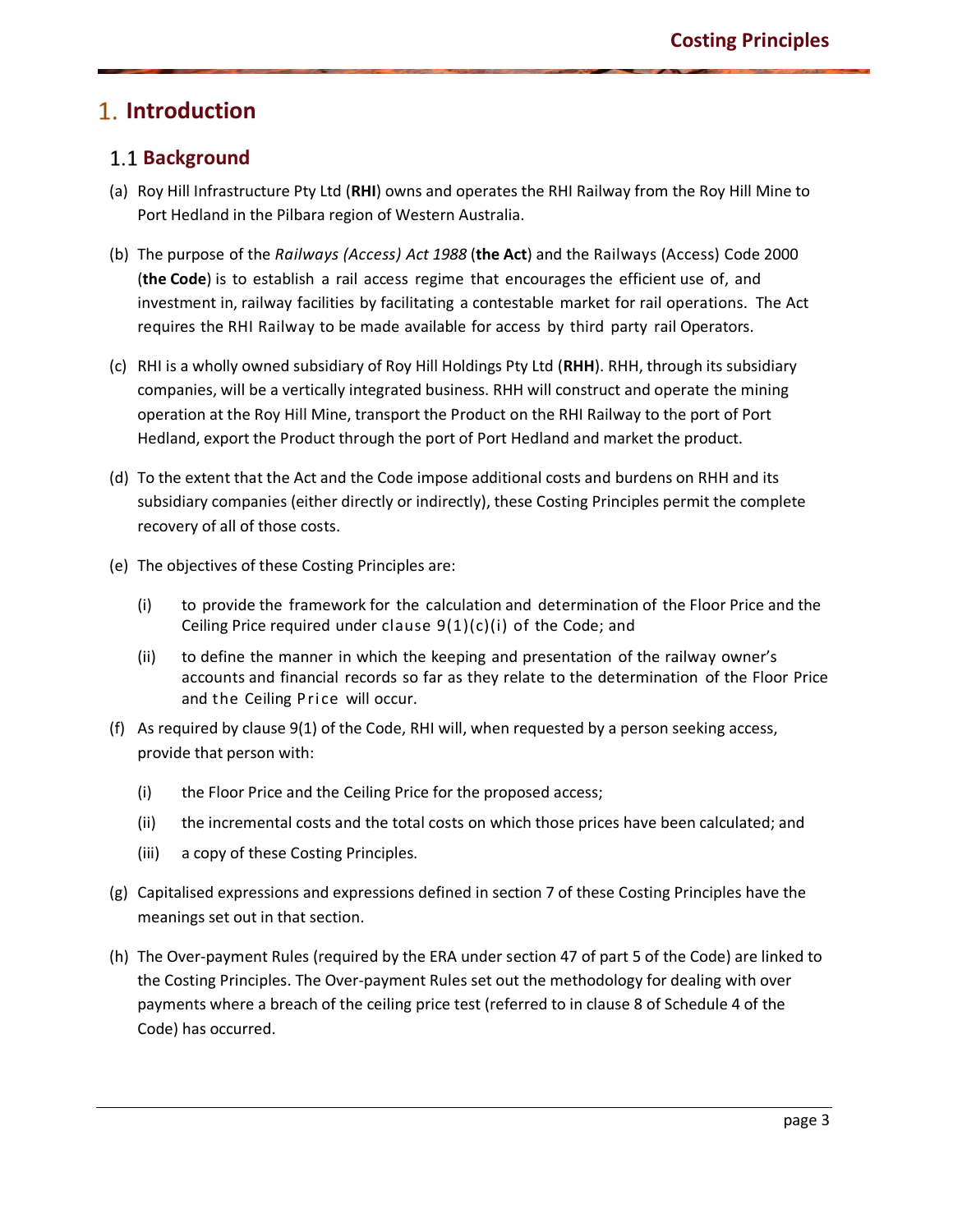### **1.2 Development of Costing Principles**

<span id="page-3-0"></span>These Costing Principles have been developed on the basis that they are a set of principles that will need to be supported by databases and costing models containing considerable detail, which will change from time to time.

#### 1.3 **Relevance of Costing Principles**

- <span id="page-3-1"></span>(a) The Costing Principles are a statement of the principles, rules and practices that RHI will apply to calculate the incremental costs and the total costs over the applicable Route Section, as required to be established under the Code.
- (b) The Code also allows RHI to negotiate prices between the Floor Price and the Ceiling Price and as such the incremental costs and the total costs only provide the lower and upper boundaries to potential final prices for access which will be established by negotiations (and if necessary arbitration).
- (c) Although this document only refers to the Costing Principles, RHI notes that clause 13 of Schedule 4 to the Code provides guidelines on which negotiated access prices under the Code are to be based.
- (d) RHI is prepared to discuss access with interested parties either within the requirements of the Code or outside the Code. The rights and protection offered under the Code are not extended to negotiations and agreements undertaken outside the Code.

#### 1.4 **Service quality commitment**

- (a) RHI will adopt economically and technically efficient practices to provide a network which maintains service quality at the specified operational levels for the network.
- <span id="page-3-2"></span>(b) RHI will negotiate specific KPIs (covering both RHI and the Operator's performance) in its Access Agreements to measure operational performance of itself and the Operator. This may include financial incentives or penalties.

#### 1.5 **Structure of this document**

This statement of Costing Principles is structured into seven sections:

- <span id="page-3-3"></span>(a) Section 2 – Determination of capital costs;
- (b) Section 3 Determination of operating costs;
- (c) Section 4 Determination of overhead costs;
- (d) Section 5 Other matters;
- (e) Section 6 Compliance and review;
- (f) Section 7 Definitions; and
- (g) Section 8 Annexures.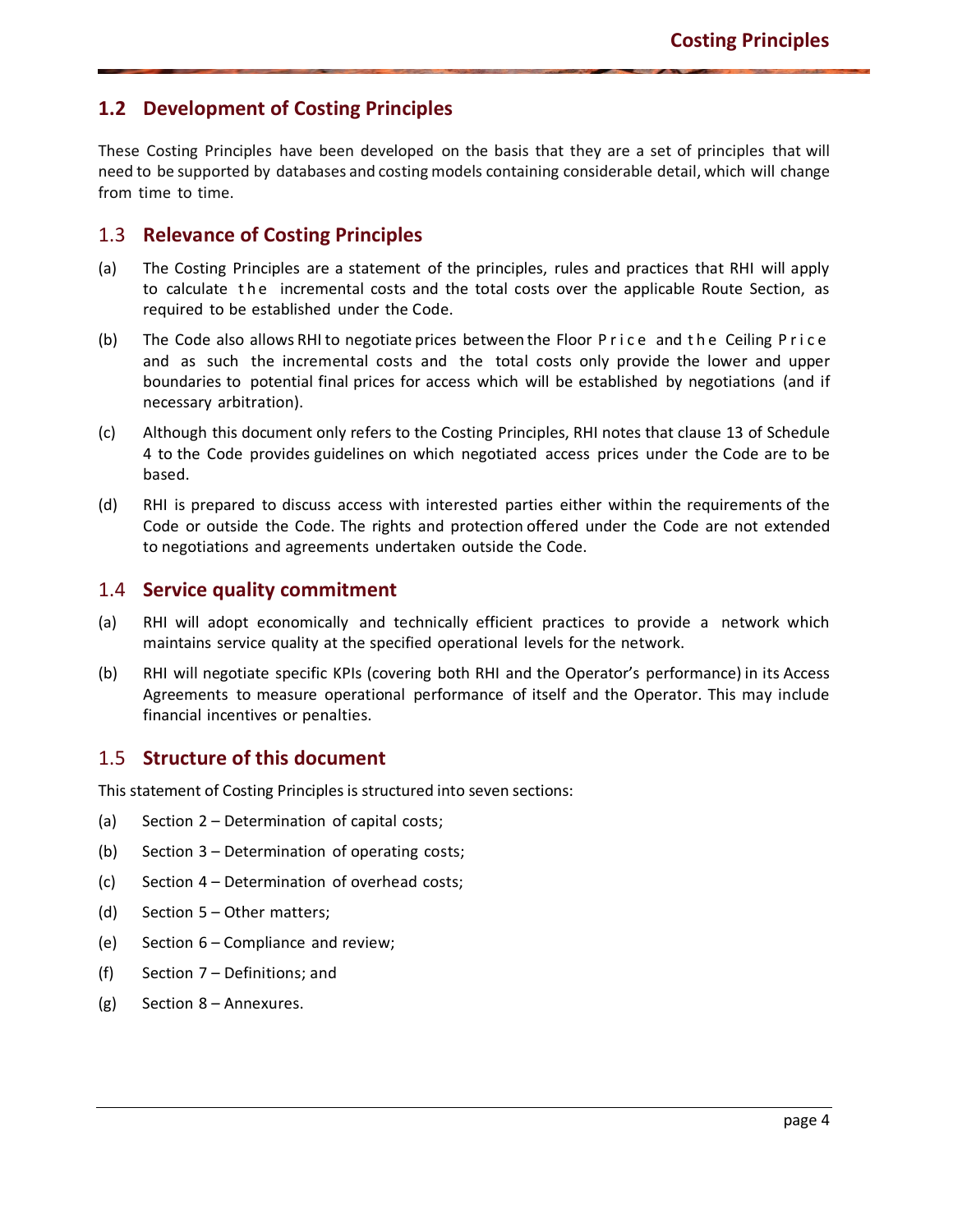# **Determination of capital costs**

### **Introduction**

- <span id="page-4-1"></span><span id="page-4-0"></span>(a) The total costs, and in certain circumstances the incremental costs, include a capital charge which is intended to reflect the cost to RHI of establishing and replacing infrastructure capacity over time. The Code sets out the basis for determining the capital charge based on an annuity formula, calculated having regard to the gross replacement cost of the infrastructure, its economic life and an allowable rate of return. The capital charge, using the annuity formula, compensates RHI for both the return on capital and for capital depreciation of the infrastructure.
- (b) Incremental costs will include a capital charge only where RHI has agreed that it is necessary to make capital expenditure to provide the Service (either because of the need to expand capacity or because of the characteristics of the Service requested) and RHI has agreed, at its complete discretion, to fund the capital expenditure. In such cases, it is appropriate to include the cost of this capital in the incremental costs. These circumstances will only arise where RHI has agreed, at its complete discretion, to fund capital expenditure, and will usually be limited to situations where capacity has to be expanded to meet the Operator's requirements. In calculating an Operator's incremental cost, the economic life assumption underpinning the annuity payment calculation for these types of capital costs will be based on the economic life of assets listed in Annexure A. If the assets service a time limited project, then the annuity will be based on that shorter life, and the ERA will be advised as to the reasons for the shorter life assumption.

(c)There are five key elements which underpin the determination of the appropriate capital charge:

- (i) infrastructure to be included in the calculations;
- (ii) gross replacement value;
- (iii) economic life of the asset;
- (iv) allowable return; and
- (v) annuity calculation.

Each of these elements is discussed below.

### **Capital Costs associated with Land**

- <span id="page-4-2"></span>(a) Capital costs will be calculated to include amounts for the amortisation of:
	- (i) the costs incurred by RHI to acquire any interest in land; and
	- (ii) any other costs incurred by RHI in relation to the acquisition of any interest in land (including costs incurred in connection with Aboriginal heritage or native title issues or other transaction costs).
- (b) The capital cost associated with land and the methodology used by RHI for its calculation will be reviewed by the ERA as part of each incremental cost and total cost determination.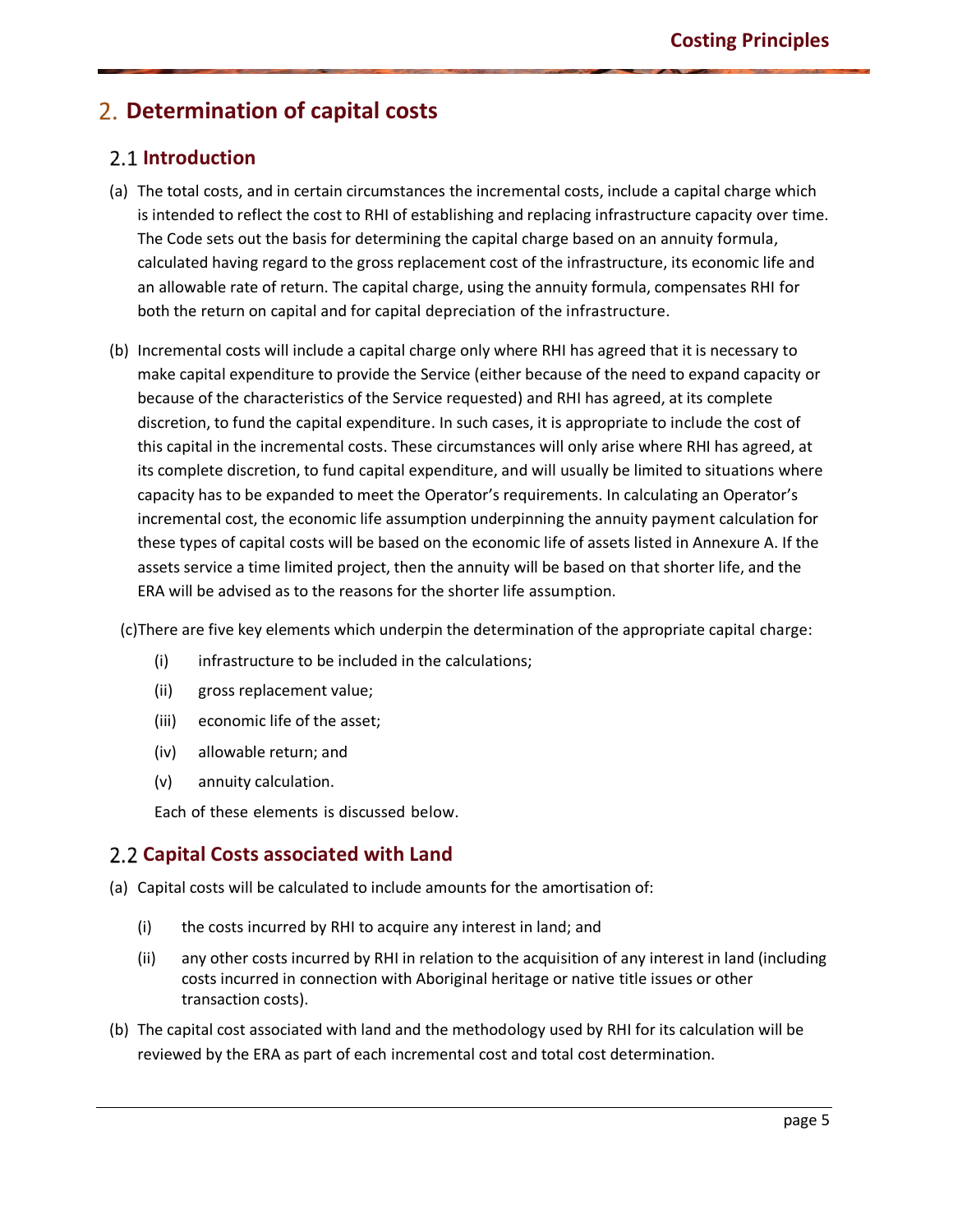### **What infrastructure is included?**

- <span id="page-5-0"></span>(a) Capital costs will include all amounts intended to reflect the cost of establishing and replacing infrastructure capacity over time (including the acquisition costs of the land on which the infrastructure is located, if that cost is not included in these Costing Principles elsewhere as an operating cost). The amount will be an annuity calculated in respect of the value of the infrastructure assets, the appropriate rate of return and the economic life of assets, and will apply to all of the railway infrastructure owned by RHI that is defined as "railway infrastructure" under Part 1 of the Code, including:
	- (i) railway track, associated track structures, over and under track structures, supports (including supports for equipment or items associated with the use of a railway);
	- (ii) tunnels and bridges;
	- (iii) stations and platforms;
	- (iv) train control systems, signalling systems and communications systems;
	- (v) buildings and workshops; and
	- (vi) associated plant, machinery and equipment.
- (b) Railway infrastructure is taken to include any cuttings or embankments.
- (c) Assets which support operating functions will be included in the operating cost or overhead cost calculations as appropriate. Assets included in this category are motor vehicles, computers, printers, facsimile machines, photocopiers, system hardware and software, mobile and fixed communications, office furniture and equipment. The cost of these assets will be calculated on a net basis.

### **Gross Replacement Values**

<span id="page-5-1"></span>(a) There are a number of underlying assumptions which affect the calculation of Gross Replacement Values **(GRV)** including:

#### **(i) Capacity of infrastructure**

The infrastructure is required to be optimised to meet current and reasonably projected demand.

RHI believes the existing network can meet the reasonably projected demand by RHI. If RHI received a request for access from a third party, the capacity of the existing network would have to be increased. RHI would include the costs of the additional infrastructure required to meet the projected demand from the third party, and that third party would need to demonstrate:

- (A) the basis of the demand projection; and
- (B) a commitment to the capital expenditure.
- **(ii) Route optimisation**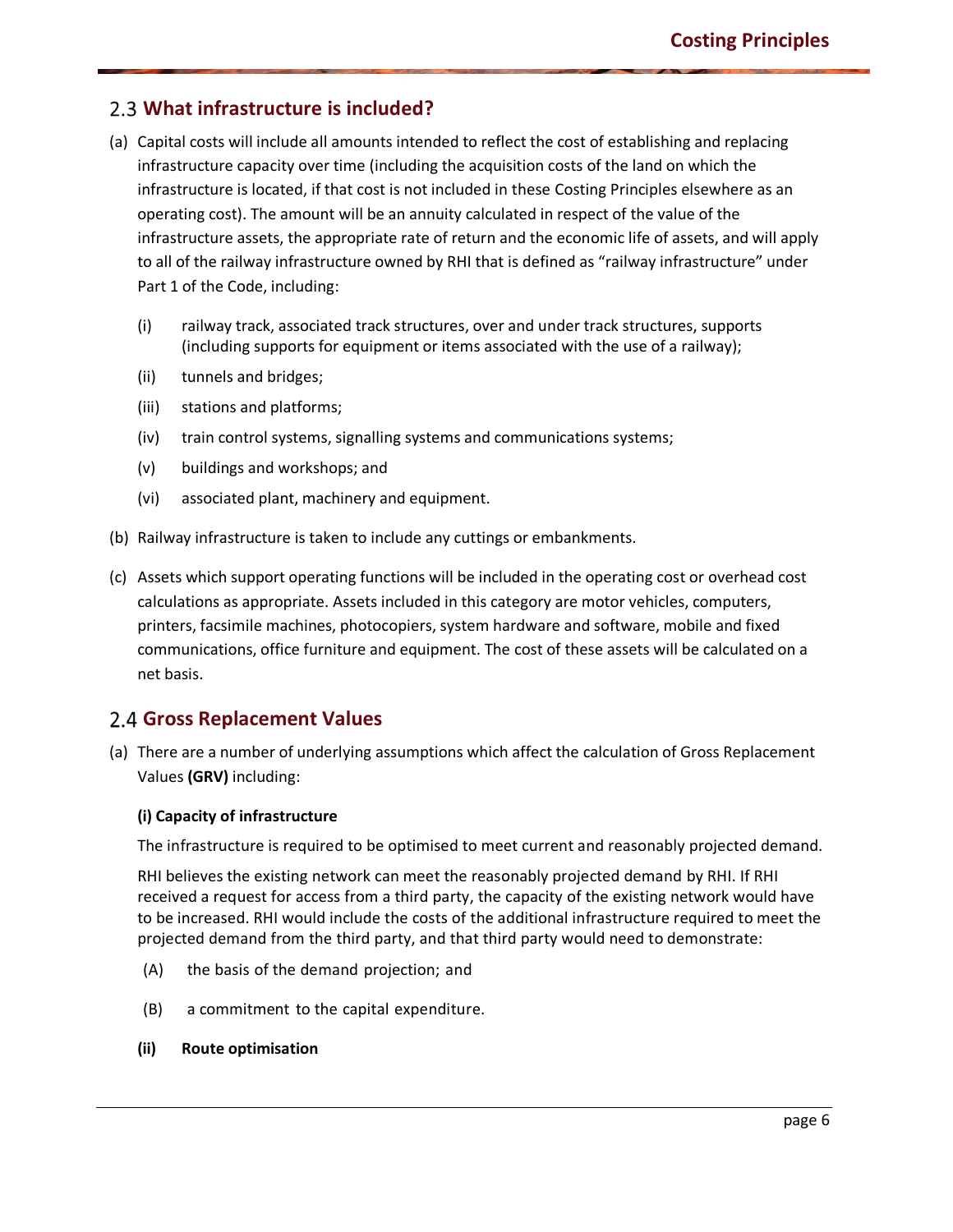RHI will assume that the optimised network is provided by the rail track within the existing corridor of the land and therefore the resulting lateral alignment of the network is considered efficient.

#### **(iii) Contributed assets**

There are at present no contributed assets on RHI's existing network. However, in the future, it is possible that individual third parties may contribute capital towards the construction of the network. In such a case, contributed assets will be included in the cost of capital for the purpose of calculating the GRV and the total costs applicable to a Route Section. Contributed assets may include both government and operator contributed assets, and the cost of operating and maintaining these assets will also be included in the calculation of total costs.

In the case of Government and operator contributed assets, the value of the contributed capital will be accounted for as an equivalent annuity payment which is to be included in the revenue earned on the asset, for the purpose of calculating total costs.

As an illustration, if RHI contributed 50% of the capital cost of a new level crossing, with the other 50% coming from another source, then for the purpose of the total costs calculation, the full cost of the level crossing calculated as an annuity would be added to the total costs of the relevant Route Section. As for the 50% contribution from the other source, that amount would be annualised and treated as revenue for the purpose of the calculation of total costs of that Route Section.

#### **(iv) Greenfields Site**

For the purposes of calculating the GRV, the replacement cost calculations are to assume a Greenfields site. However, costs related to constructing around and over other existing railways and rail traffic, and other surface diversions shall be included in the replacement cost calculations.

#### **(v) Modern Equivalent Assets**

Replacement values are to be assessed on the basis of Modern Equivalent Assets **(MEA)**, and current market tested unit rates for materials, where appropriate.

The key steps required to complete a GRV estimate based on MEA are:

- (A) identify the Route Section or Route Sections that the GRV is being calculated for;
- (B) assess the existing railway infrastructure specification to ensure that the MEA test is appropriate;
- (C) review asset databases to ensure the population of assets is correct;
- (D) confirm existing network capacity will meet current and reasonably expected future demand on the network;
- (E) confirm unit rates are based on Efficient Costs;
- (F) complete an analysis of each asset class to optimise the network to a MEA; and
- (G) calculate the current GRV of the railway infrastructure using the MEA or existing asset specification if appropriate.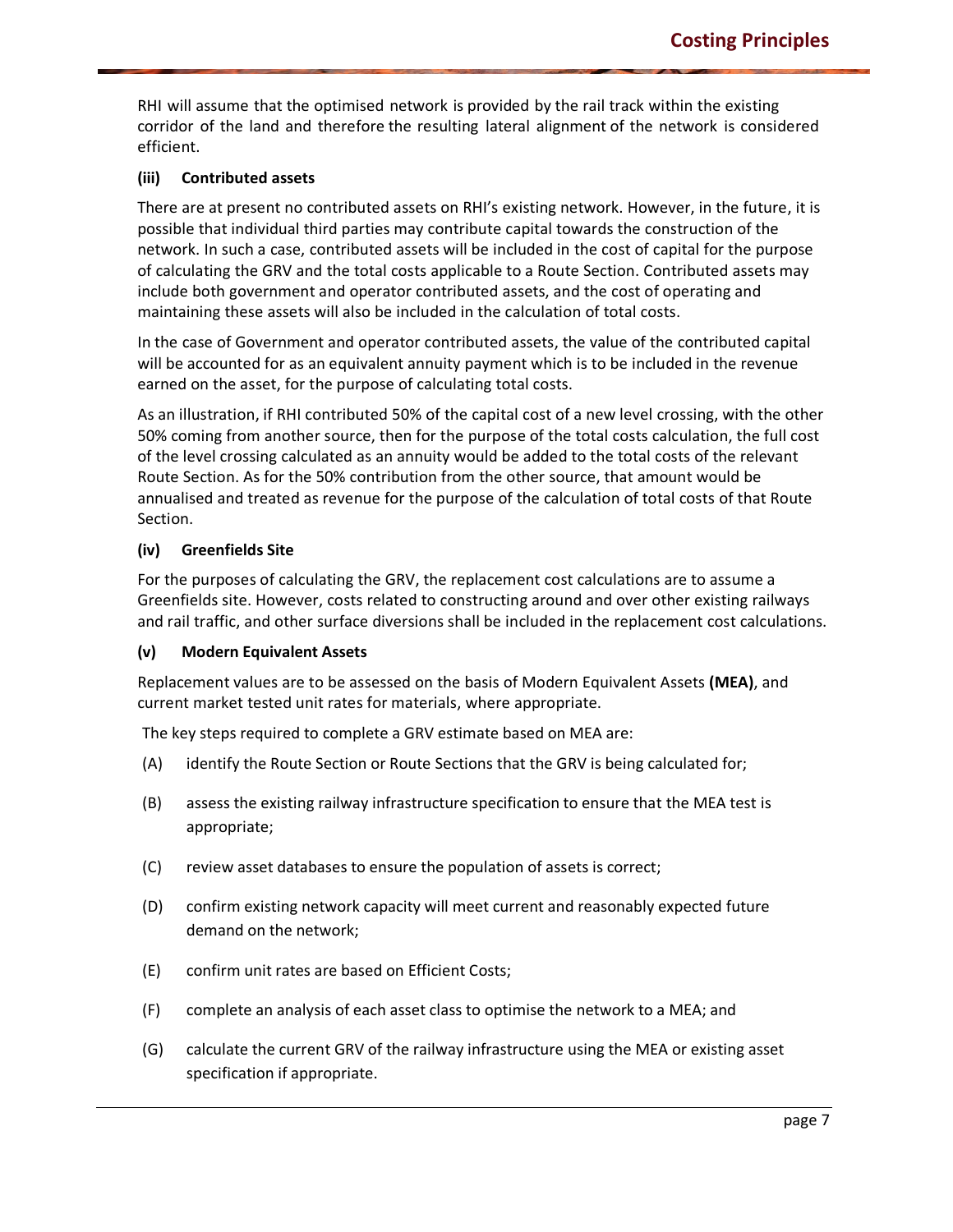The key capital cost drivers RHI will adopt to ensure a MEA network are:

- (H) the operating track standard (axle load, speed);
- (I) population of supporting infrastructure (bridges, culverts); and
- (J) topography of route (gradient and track curvature).

#### **(vi) Unit rates**

RHI will determine the unit rates to be included in the RHI costing model (which may be reviewed by an independent engineering consultant) and, where these rates have any adjustment for scale or scope or the impact of location, these assumptions will be included.

This information is contained in the RHI costing model and will be made available to the ERA and contains information of the source and the assumptions that are currently used in the model.

In addition, RHI will identify and provide to the ERA, unit rate information and assumptions that it considers can be released as part of the public consultation process for the ERA's determination under clause 9 of Schedule 4 to the Code on the incremental costs and total costs to apply to the applicable Route Section.

#### **(vii) Design, construction and project management fees**

If design, construction and management fees are not included elsewhere in the capital cost of infrastructure, RHI will apply design, construction and project management fees at a rate of 20% of the total cost of the infrastructure and based on the life of the project.

Because RHI uses primary unit rates for establishing construction costs, it is appropriate to charge the full project management on the materials cost calculated for the infrastructure (which materials costs shall include travel and accommodation, fuel consumption for construction activities and equipment and plant hire). In cases where such fees are included in unit rates, RHI accepts that the project management fee should be reduced to account for such charges, keeping total design, construction and project management fees in line with a 20% limit.

#### **(viii) Financing charge during railway infrastructure construction**

The Code requires that the GRV for railway infrastructure be applied as part of the calculation of the capital charge. Consistent with this approach, RHI will include in the capital cost an allowance for its cost of capital and related financing fees and charges during the construction period.

RHI will apply the WACC determined by the ERA to the construction cash flows to calculate the financing charge. Upon completion of construction, the interest calculation ceases. In determining the annuity payment attributed to such costs, the life of the project will be used.

Construction rates will vary depending on scale and scope and also the geography and the impact of other infrastructure on the applicable Route Section. RHI will use an appropriate average construction rate. This rate will be based on the entire RHI Railway and allocated to the applicable Route Section on a per kilometre basis. The ERA may consider a higher or lower rate in some sections of the network and adjust the construction rate accordingly.

#### **(ix) Economic life**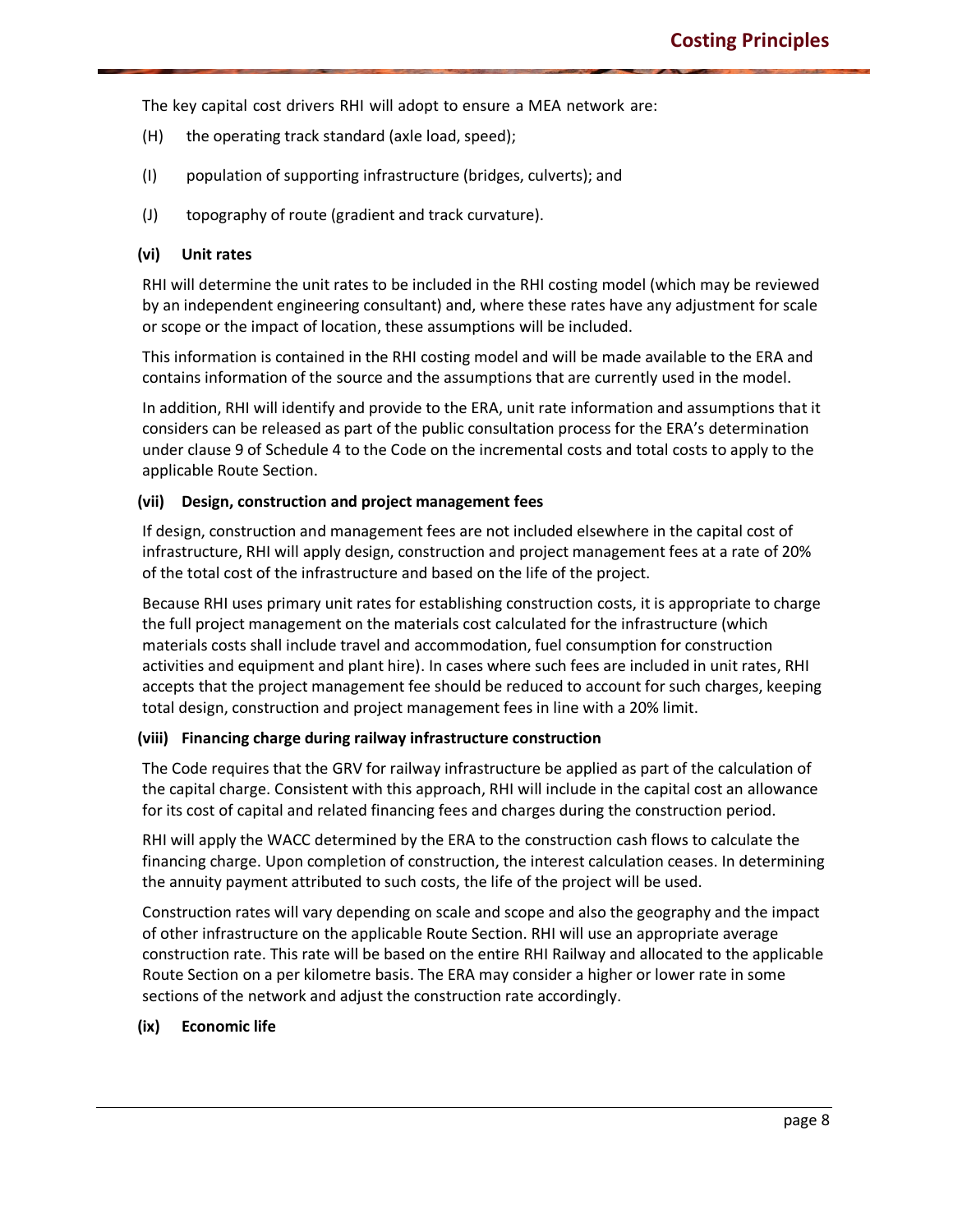RHI has evaluated the economic life of its infrastructure based on the application of MEA with new components and key determinants of asset life such as environmental factors, which will have an impact to extend or reduce the life of the asset.

This evaluation is based on generally accepted industry lives and RHI's own experience. The economic life of assets adopted by RHI are generally consistent with those accepted in other regimes.

In calculating a total (and if appropriate an incremental ) cost, the economic life assumption underpinning the annuity payment calculation for these types of capital costs will be based on the economic life of assets listed in Annexure A unless a shorter life is adopted due to the assets servicing a time limited project. In assessing the life of a project serviced by the assets, RHI may have regard to the term of contractual arrangements that are entered into by the parties. The ERA will be advised as to the reasons for any shorter life assumption.

### **Allowable return**

In accordance with the Code, the nominal pre-tax WACC as applied to the RHI Railway will be determined by the ERA and reviewed (by the ERA) each year at 30 June.

### <span id="page-8-0"></span>**The annuity calculation**

- <span id="page-8-1"></span>(a) The annuity calculation provides a return on capital and implicitly provides for depreciation of the asset.
- (b) RHI has adopted the methodology (applying the PMT formula) used in a Microsoft Excel spreadsheet to calculate the annuity required.
- (c) The MS Excel terminology for the Annuity formula (PMT) is described:

| Rate of Interest: | be set at the relevant WACC as defined by the Code.                                                                                                                                                       |
|-------------------|-----------------------------------------------------------------------------------------------------------------------------------------------------------------------------------------------------------|
| Nper:             | be expressed in years and based on the lesser of (a) the economic life<br>of the asset; and (b) the life of the project.                                                                                  |
| $P_{V}$ :         | is the GRV of the relevant Route Section.                                                                                                                                                                 |
| Fv:               | is the salvage value, if any, which remains at end of economic life. At<br>the end of the economic life of an asset, or at the end of the life of the<br>project, the salvage value is to be set at zero. |
| Type:             | be set at the start of the period by inputting 1.                                                                                                                                                         |

(d) This formula estimates the annual capital charge at the beginning of the period. Payments are calculated annually in advance based on this formula for estimating the capital charge. Any underpayments or overpayments will be calculated promptly after the end of each financial year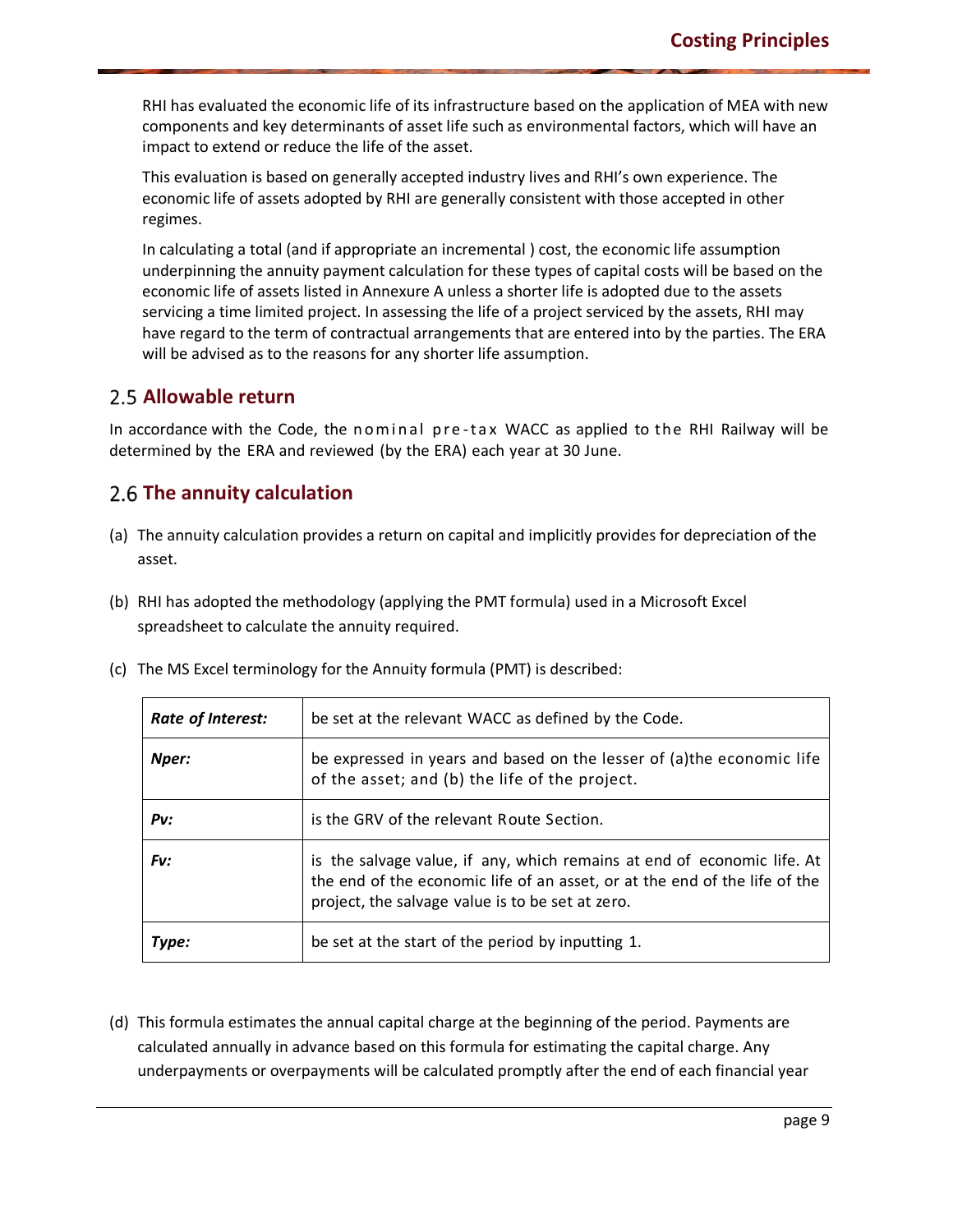against actual costs incurred during the year, and any adjustment will be refunded or paid (as appropriate) promptly after the finalisation of the calculation.

(e) If amounts are not paid annually in advance, the ERA has determined that RHI can include in its operating costs a proxy for the working capital required due to the effects of the formula (refer to section 3.3). The appropriate methodology is to calculate the charge annually in arrears but this is not possible under the definition in the Code where economic life for the GRV of the railway infrastructure is to be expressed by reference to number of years of useful life.

# **Determination of "Operating Costs"**

### **Introduction**

<span id="page-9-0"></span>RHI has determined its Operating Costs based on the Efficient Costs of maintaining the MEA network.

### <span id="page-9-1"></span>**Efficient cost tests**

- <span id="page-9-2"></span>(a) RHI will test whether or not its Operating Costs used for determining the incremental costs and total costs are efficient as follows:
	- (i) benchmarking will be used where it is available and comparable;
	- (ii) for certain processes and activities unit costs from competitive tendering may be used;
	- (iii) if the maintenance programs are based on accepted industry standards for maintenance which describe the scope and frequency of the activity then this may be considered to be efficient;
	- (iv) actual costs may be used where the consumption and scope are efficient (e.g. train controller's salaries if the number of controllers and their range of duties are efficient by benchmarking); and
	- (v) actual costs may also be used where the costs:
		- (A) come from a competitive market such as insurance; or
		- (B) are regulatory costs (such as the cost of Rail Safety Accreditation).
- (b) In measuring efficiency, RHI recognises that these costs change over time especially as a result of innovation and technological change.

### **RHI's definition of "Operating Costs"**

<span id="page-9-3"></span>(a) In determining what maintenance activities are required to maintain MEA infrastructure in a GRV based regime, major periodical maintenance activities **(MPM)** have not been included. For the purpose of these Costing Principles, this is because MPM is assumed to extend the economic life of the assets.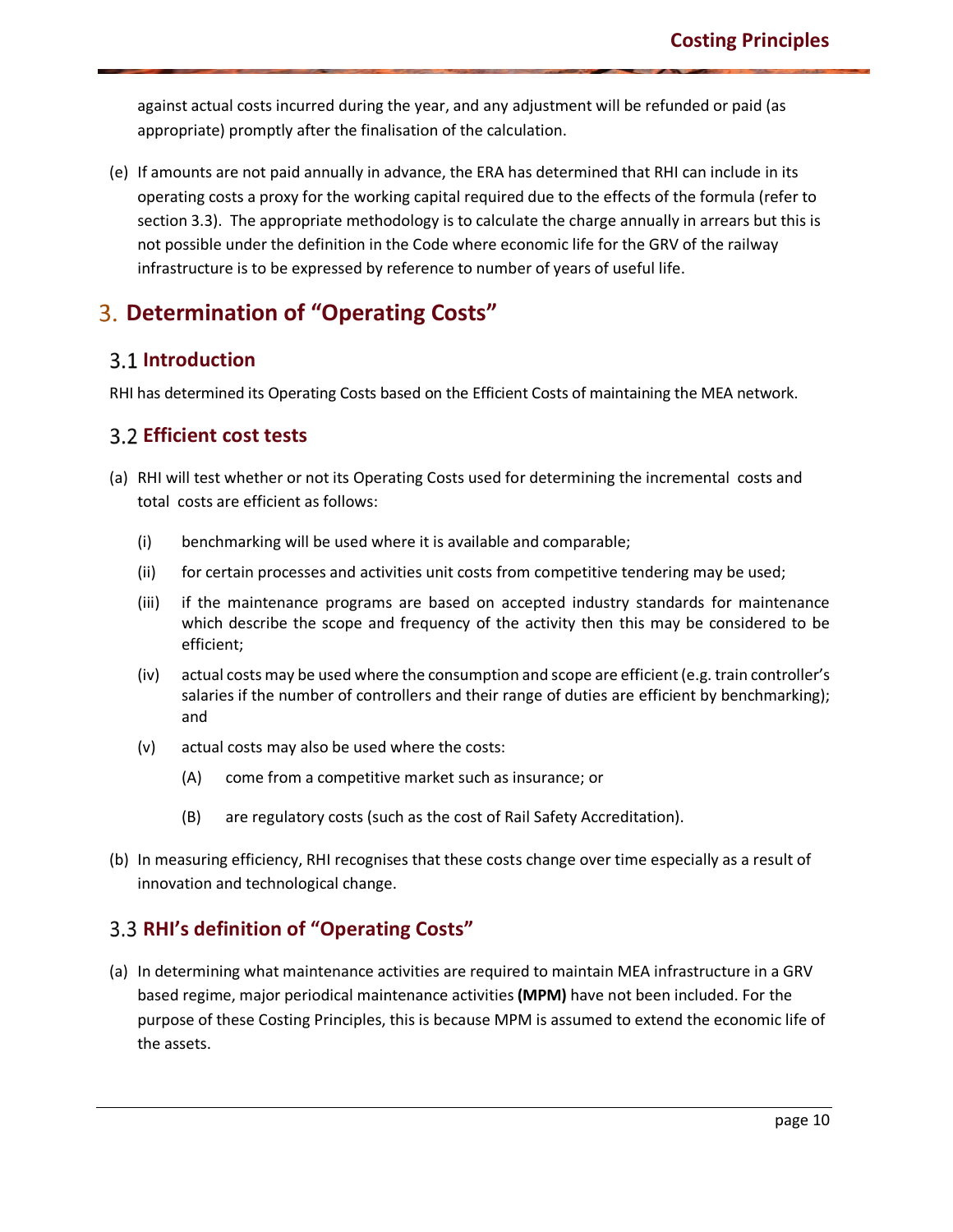- (b) However, it is noted that the use and definition of MPM has a wide variety of applications and interpretation in the rail industry. There are some activities which are included in both MPM or in Cyclical Maintenance in a GRV based regime and are not exclusive to either regime. For this reason, in these Costing Principles, RHI uses the defined terms "Routine Maintenance" and "Cyclical Maintenance" to describe the activities it will include in its Operating Costs.
- (c) For present purposes, RHI has five categories of Operating Costs in the Costing Model as follows:
	- (i) Routine Maintenance for track and for signals and communications;
	- (ii) Cyclical Maintenance for track and for signals and communications;
	- (iii) Network Management Costs;
	- (iv) Land Related Operating Costs and
	- (v) Working Capital Charge.

Note that the expression "Operating Costs" is also defined in the Code.

#### **(i) Routine Maintenance and Cyclical Maintenance for track**

RHI has developed a track maintenance model which calculates the cost of maintaining the track infrastructure in accordance with the defined assumptions documented in these Costing Principles. The assumptions adopted in this process are set out below.

The track infrastructure is new at year 1 and is maintained to realise the defined economic life of components of the asset. The infrastructure maintenance levels and the frequency of the activities are deemed to comply with the Australian Standard AS4292 (Parts 1 and 2) which specifies the safety requirements of the Railway Safety Management System.

The maintenance regime is broadly classified into two categories:

- (A) Routine Maintenance; and
- (B) Cyclical Maintenance.

There are two major activity classifications within Routine Maintenance, namely:

- (C) routine inspections; and
- (D) routine maintenance, which typically follows the inspection process.

The inspection regime includes patrolling, on-train inspection, track condition monitoring (using recorder vehicles), defined event inspections by patroller and inspection of structures.

Routine Maintenance is therefore the corrective action taken as a follow up to routine inspections.

Cyclical Maintenance comprises tasks that are undertaken at regular intervals to ensure that assets achieve their expected asset life and include:

- (1) track resurfacing, rail grinding, ballast top up and cleaning, rail defect removal and structures maintenance to achieve economic life; and
- (2) firebreaks, scrub slashing, drainage, access roads and road seal on level crossings to meet operational and safety requirements.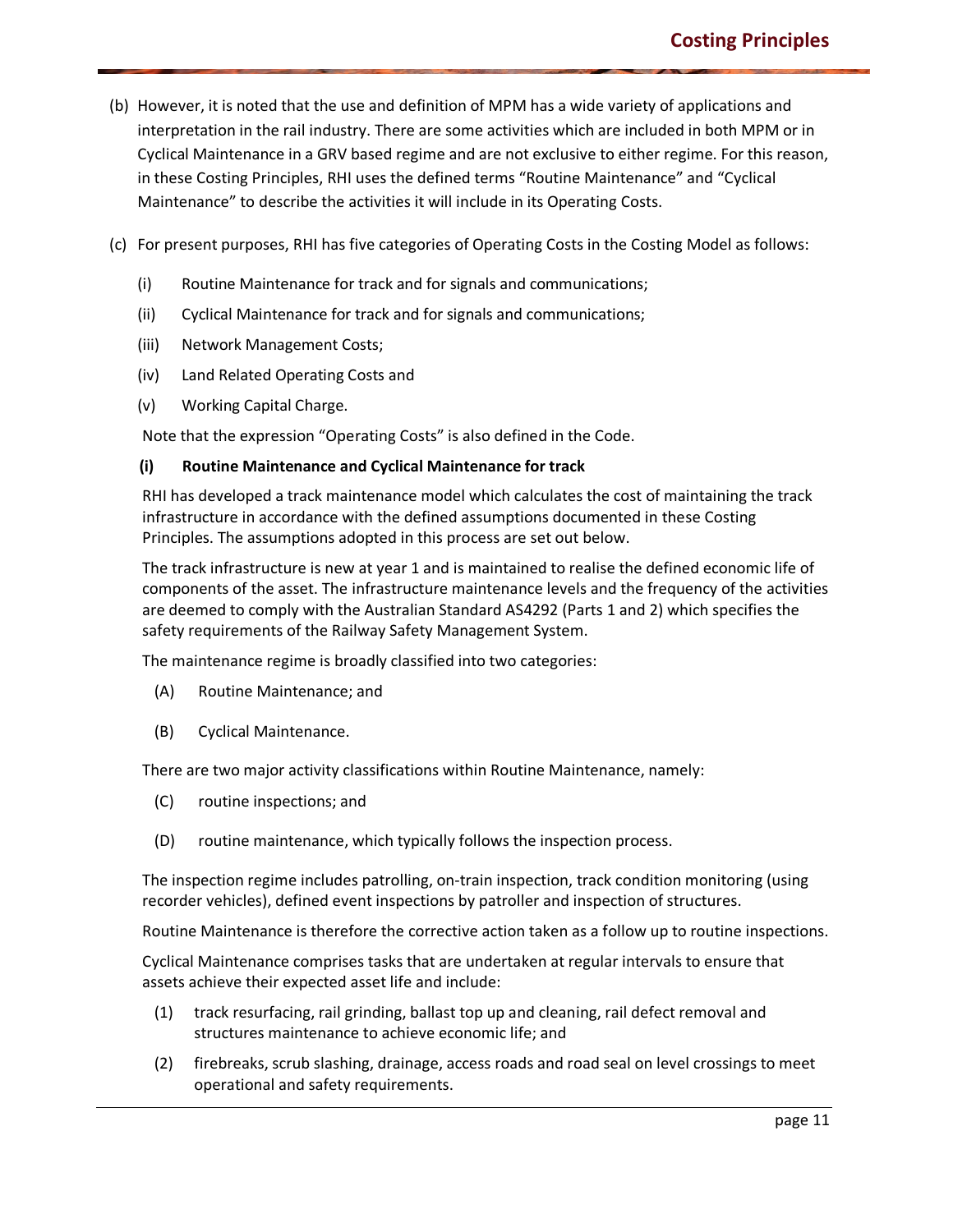The cost of repairing infrastructure as a result of incidents such as fire and flood and damage caused to the track as a result of derailments or accidents, has been included in maintenance costs but only to the extent they are not recoverable under insurance policies or direct from operators. The cost of repairing infrastructure will not be included if it can be shown that RHI is grossly negligent in its responsibility as a railway owner. While RHI intends to calculate such "incident costs" based on a historical cost approach, RHI understands that the ERA will decide such costs having regard to the manner in which the cost of incidents is calculated when determining the incremental costs and total costs on the various routes as part of the review conducted under clause 9 of Schedule 4 to the Code.

The track maintenance model is incorporated into the Costing Model and includes all the assumptions and prices used in that model. As the level of maintenance activity varies over the life of the asset, it is appropriate to calculate the net present value of the projected stream of maintenance costs that occurs over the life of the asset, starting with the assumption of a new asset in year 1. The annualised value of this stream of costs is then used to represent an average annual maintenance charge over the life of the asset. These are costs included in the definition of "Operating Costs" in clause 1 of Schedule 4 to the Code.

#### **(ii) Routine Maintenance and Cyclical Maintenance for signalling and communications**

Signalling and communications costs are largely based on Routine Maintenance because of the safety and operating requirements of these systems.

Routine Maintenance is based on industry accepted inspection regimes and on fault history and includes specified periodical inspections and procedures (including testing), and responses to faults.

Cyclical Maintenance is significantly less important for signalling and communications - it includes component rebuilds to achieve economic life.

The signal and communications maintenance model is incorporated as part of the Costing Model. The annual charge is based on an annualised value of the net present value of maintenance costs stream. Maintenance costs are allocated to Route Sections according to train movements.

These are costs included in Part (b) of the definition of "Operating Costs" in clause 1 of Schedule 4 to the Code and the NPV of the cash flows is then used to calculate an average annual maintenance charge over the life of the asset.

#### **(iii) Network Management Costs**

RHI will incur costs which are directly related to the operational management of the network as defined in Part (b) of the definition of "Operating Costs" in clause 1 of Schedule 4 to the Code.

These costs reflect a centralised train control system and include compliance costs with RHI's rail safety accreditation requirements under the Rail Safety National Law, train scheduling and requirements for emergency management.

These costs include the whole of any additional costs incurred by RHI resulting from the provision of access to another Operator in managing the network (including the entire cost of employing or engaging any additional persons required as a consequence of complying with RHI's obligations to provide access under the Act and the Code).

#### **(iv) Land Related Operating Costs**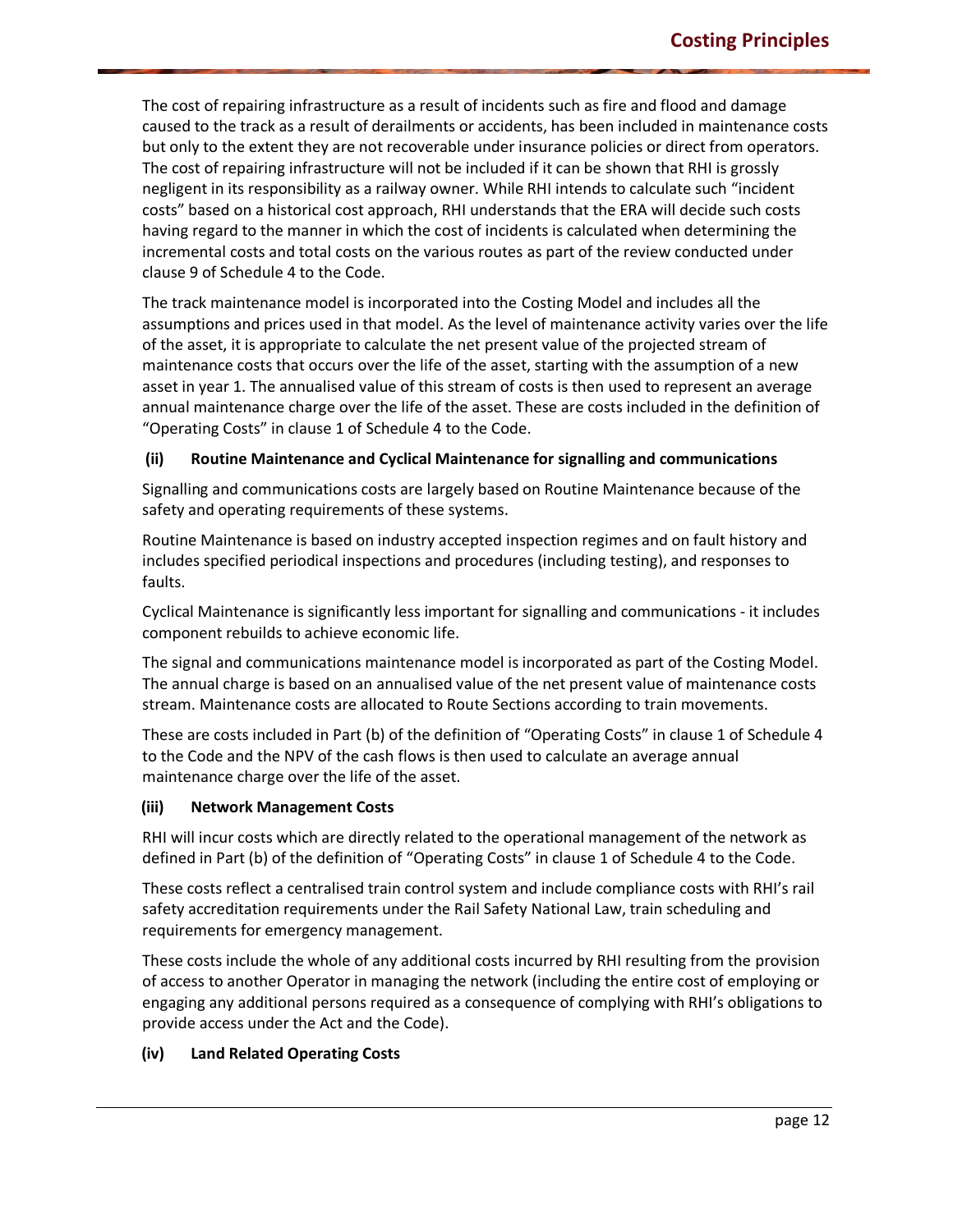Land Related Operating Costs are any payments made in respect of any lease or licence that RHI (or any related company of RHI) holds over any land. These payments will relate only to land used for constructing, maintaining or operating the RHI Railway and are not capital costs.

#### **(v) Working Capital Charge**

If the capital charge is not paid annually in advance, because of the limitations of the Code in calculating the annuity formula described in section 2.6, RHI will include in its Operating Costs an annual "Working Capital Charge" that is calculated by multiplying the WACC by the annuity. However, if the capital charge is paid monthly in advance, RHI will include in its Operating Costs an annual "Working Capital Charge" that is calculated by multiplying half of the WACC by the annuity.

#### **(vi) Insurances**

The cost of any insurances taken out by or on behalf of RHI (or any related company of RHI) will be included in RHI's Operating Costs. If RHI (or any related company of RHI) elects to self insure any part of the assets which form part of the Project or any aspect of the business conducted by RHI (or any related company of RHI) an amount equal to the cost which would have been incurred had RHI (or any related company of RHI) taken out or effected insurance with an external provider will be included in the costs of RHI.

### **Allocation of Operating Costs**

- <span id="page-12-0"></span>(a) Track and signalling maintenance costs are directly allocated to Route S ections based on the nature and population of the infrastructure.
- (b) Centralised train control cost will be apportioned directly to routes based upon actual train control resources managing traffic over each route. Allocation of non-sector specific operating costs including costs in part (a) of the definition of Operating Costs in Schedule 4 of the Code is in accordance with the allocation rules using GTK or train movements and listed in Annexure B. The allocation of Operating Costs will in the first instance be apportioned to the applicable Route Section and subsequent allocation to the applicable Route Section will be determined by the ERA as part of the incremental cost and total cost determinations.

### **Payment of Operating Costs**

<span id="page-12-1"></span>Amounts payable for Operating Costs will be paid annually in advance based on budgeted costs. Any underpayments or overpayments will be calculated promptly after the end of each financial year against actual costs incurred during the year, and any adjustment will be refunded or paid (as appropriate) promptly after the finalisation of the calculation.

# **Overhead Costs**

### **Definition of "Overhead Costs"**

<span id="page-12-3"></span><span id="page-12-2"></span>RHI is a separate legal entity and has an efficient overhead structure which relates to its business of access provision. RHI also sources corporate and related functions from its immediate parent company, Roy Hill Holdings Pty Ltd. Nonetheless, only those Overhead Costs attributable to activities related to the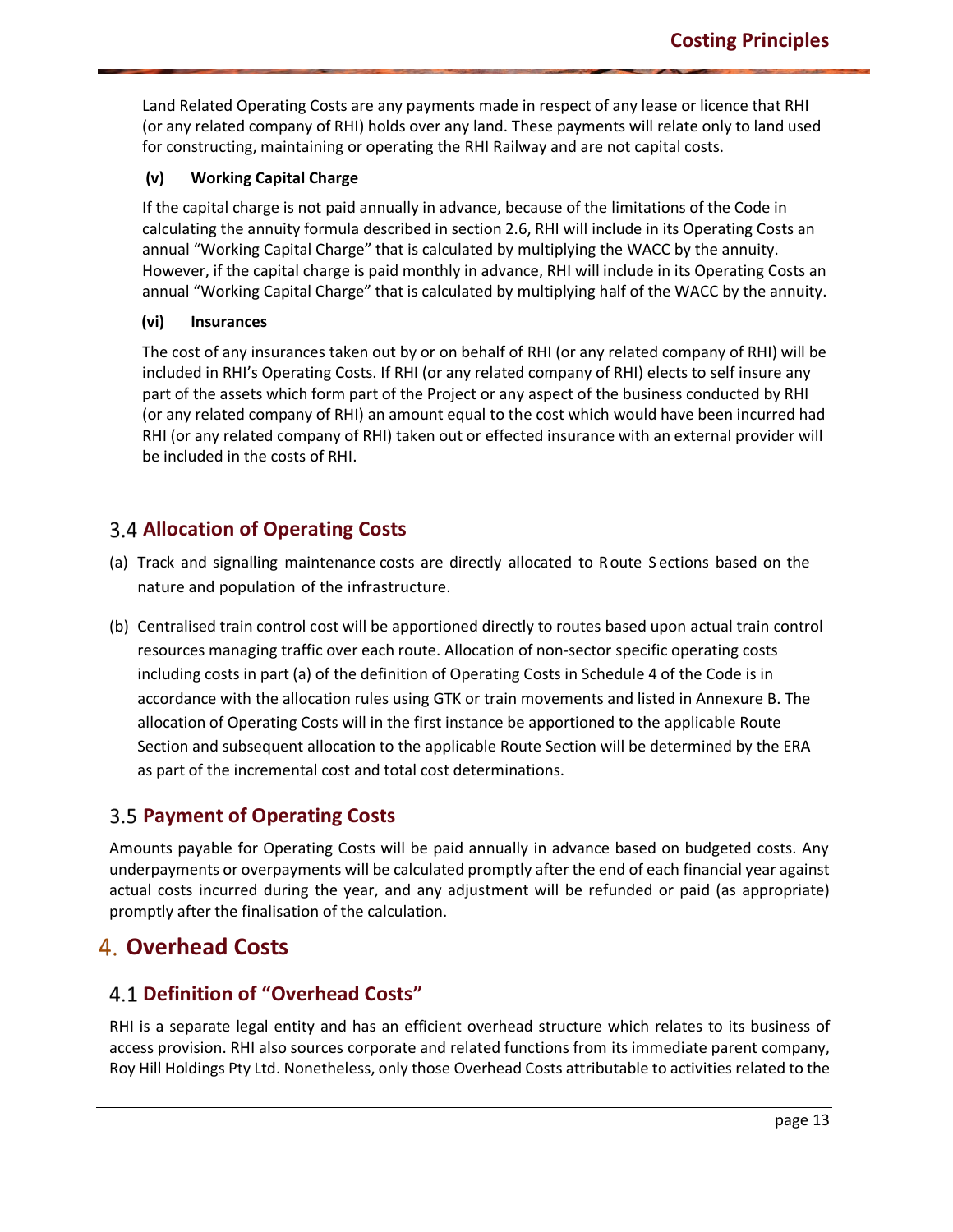Code's definition of "railway infrastructure" will be included in the calculation of incremental costs and total costs.

### **Allocation of Overhead Costs**

<span id="page-13-0"></span>The allocation of Overhead Costs will, in the first instance, be apportioned to a Route Section and subsequent allocation to the Route Section level will be determined by the ERA as part of the calculation of incremental costs and total costs.

Details of Overhead Costs included are set out in Annexure B.

### **Payment of Overhead Costs**

<span id="page-13-1"></span>Amounts payable for Overhead Costs will be paid annually in advance based on budgeted costs. Any underpayments or overpayments will be calculated promptly after the end of each financial year against actual costs incurred during the year, and any adjustment will be refunded or paid (as appropriate) promptly after the finalisation of the calculation.

# **Other matters**

### **Incremental Costs and Total Costs variations**

- <span id="page-13-3"></span><span id="page-13-2"></span>(a) Following any determination of incremental costs and total costs, the costs may be indexed annually, for a period of up to five years. The purpose of the indexation is to enable the administration of the Over-payment Rules in relation to revenues received under Access Agreements and to enable total costs to reflect a reasonable return to RHI over the five year period without requiring RHI or the ERA to predetermine costs over that period.
- (b) Costs determined for the purposes of administering the Over-payment Rules will remain unadjusted following the expiration of the five year determination period, unless superseded by costs approved by the ERA in a subsequent determination.
- (c) RHI will index the incremental costs and the total costs annually based on any actual cost increases which have occurred for the year (or if those actual cost increases cannot be calculated, then the applicable CPI for the Pilbara region of Western Australia). Cost increases will include any additional costs which might be incurred as a consequence of any change in law, or change in policy (Government, local Council or otherwise), which might adversely affect the cost of conducting RHI's business (including without limitation any policy changes which affect employees, consultants and contractors of RHH or its subsidiaries).
- (d) RHI will submit the annual inflation adjusted incremental costs and total costs for determined routes to the ERA for review and approval.

### **Asymmetric risk**

<span id="page-13-4"></span>RHI will include an allowance for asymmetric risk as an annual Operating Cost in its model and in its calculation of incremental costs and total costs. The allowance and the methodology used by RHI for its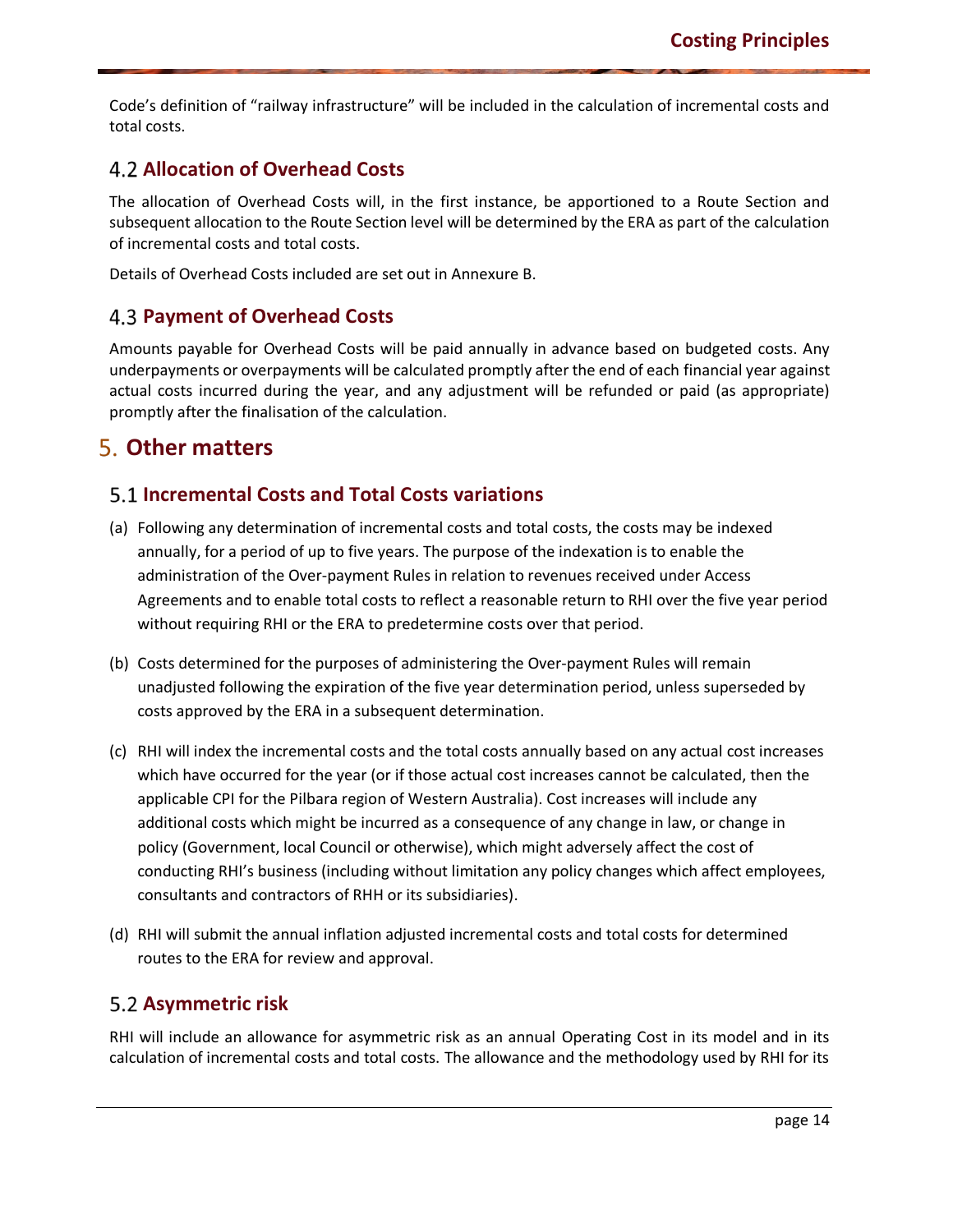calculation will be reviewed by the ERA as part of each determination of incremental costs and total costs.

# **Compliance and review**

- <span id="page-14-0"></span>(a) These Costing Principles may be amended or replaced by RHI with the approval of the ERA. Stakeholders have the ability to express any concern to the ERA which may arise at any time and the ERA will investigate such claims.
- (b) The ERA has the power under the Code to amend these Costing Principles at any time and Operators and persons seeking access can at any time request the ERA to consider amendments.

# **Definitions**

In these Costing Principles:

<span id="page-14-1"></span>

| <b>Access Agreement</b>   | means an agreement in writing under the Code between RHI and an<br>entity for access to the RHI Railway by that entity.                                                                                                |  |
|---------------------------|------------------------------------------------------------------------------------------------------------------------------------------------------------------------------------------------------------------------|--|
| Act                       | means the Railways (Access) Act 1998 (WA).                                                                                                                                                                             |  |
| <b>Ceiling Price</b>      | has the same meaning as in clause 9(4) of the Code.                                                                                                                                                                    |  |
| Code                      | means the Railways (Access) Code 2000 established under the Act.                                                                                                                                                       |  |
| <b>Costing Model</b>      | means the model that RHI uses to calculate total costs and includes<br>the associated models and data bases for:                                                                                                       |  |
|                           | (a) the track, signalling and communications models which<br>calculate the GRV of the rail infrastructure;                                                                                                             |  |
|                           | (b) track, signalling and communications maintenance models;                                                                                                                                                           |  |
|                           | (c) the model of Operating Costs;                                                                                                                                                                                      |  |
|                           | (d) the Overhead Cost and other costs allocation model;                                                                                                                                                                |  |
|                           | (e) track population data bases; and                                                                                                                                                                                   |  |
|                           | (f) the usage model which records from RAMS the GTK usage<br>and train movement by Route Section,                                                                                                                      |  |
|                           | and supporting detail for these models including unit rates,<br>assumptions and sources of information as well as the physical<br>characteristics of the rail infrastructure including distance and<br>specifications. |  |
| <b>Costing Principles</b> | means these principles, rules and practices, approved by the ERA in<br>accordance with section 46 of the Code.                                                                                                         |  |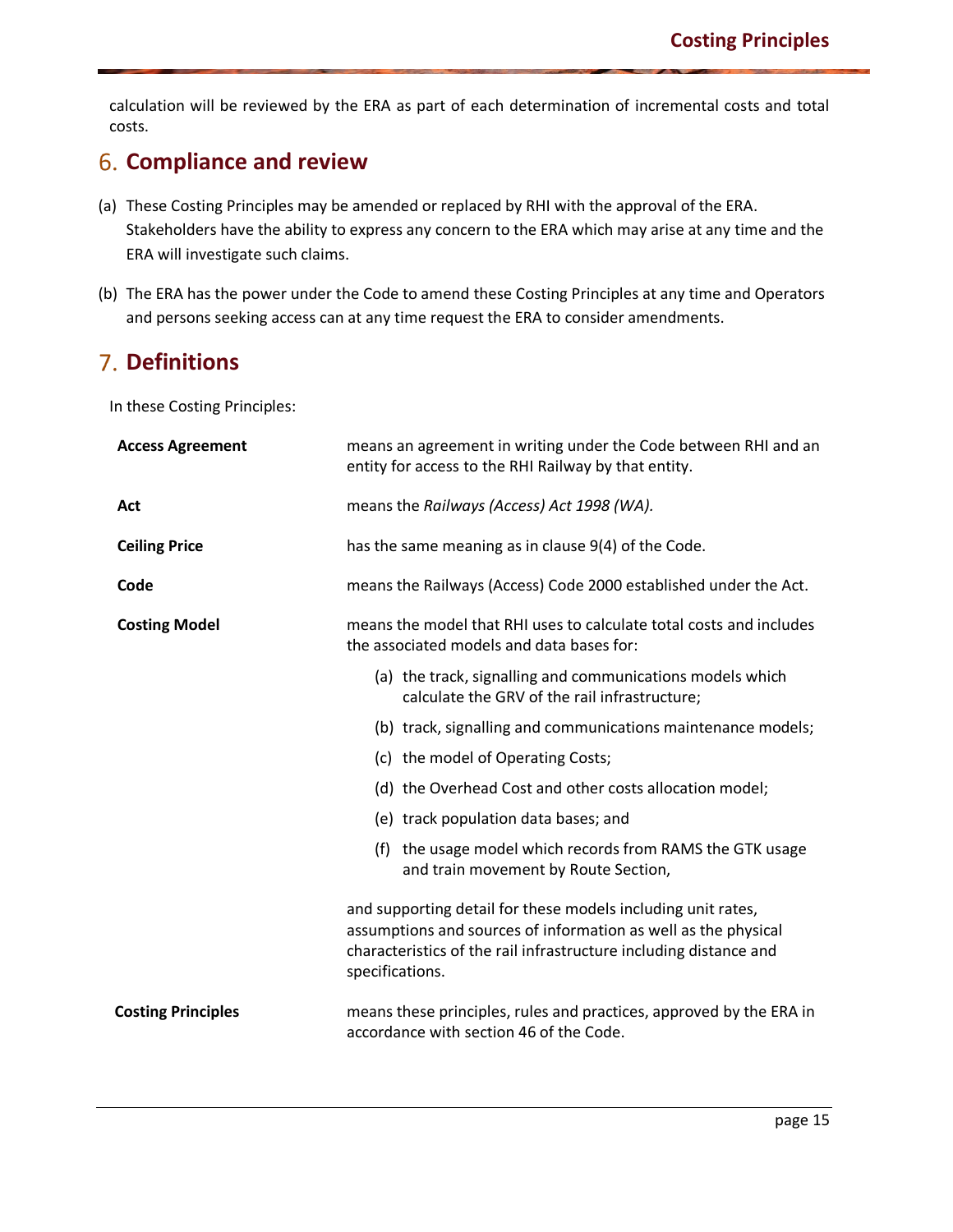| <b>CPI</b>                                                     | means the Weighted Average of Eight Capital Cities All Group<br>Consumer Price Index published by the Australian Bureau of<br>Statistics or the Australian Statistician. |                                                                                                                                                                                                                                                                                                                   |  |  |  |
|----------------------------------------------------------------|--------------------------------------------------------------------------------------------------------------------------------------------------------------------------|-------------------------------------------------------------------------------------------------------------------------------------------------------------------------------------------------------------------------------------------------------------------------------------------------------------------|--|--|--|
| <b>Cyclical maintenance</b>                                    | means tasks undertaken at regular intervals (for example, annually)<br>which are necessary to achieve the expected asset life.                                           |                                                                                                                                                                                                                                                                                                                   |  |  |  |
|                                                                |                                                                                                                                                                          | Tasks could include (but are not limited to):                                                                                                                                                                                                                                                                     |  |  |  |
|                                                                | (a)                                                                                                                                                                      | track resurfacing - rail grinding, calculation, ballast top up<br>and cleaning, rail defect removal, and structures<br>maintenance;                                                                                                                                                                               |  |  |  |
|                                                                | (b)                                                                                                                                                                      | signalling and communications - servicing, component<br>replacement and cleaning;                                                                                                                                                                                                                                 |  |  |  |
|                                                                | (c)                                                                                                                                                                      | track - firebreaks, scrub slashing, drainage, access roads,<br>road seal on level crossings;                                                                                                                                                                                                                      |  |  |  |
|                                                                | (d)                                                                                                                                                                      | signalling and communications - upgrading of components;<br>and                                                                                                                                                                                                                                                   |  |  |  |
|                                                                | (e)                                                                                                                                                                      | change out for detailed servicing.                                                                                                                                                                                                                                                                                |  |  |  |
| <b>Efficient Costs</b>                                         |                                                                                                                                                                          | means those costs that would be incurred by a body managing the<br>railways network and adopting efficient practices applicable to the<br>provision of railway infrastructure, including the practice of<br>operating a particular route in combination with other routes for the<br>achievement of efficiencies. |  |  |  |
| <b>Economic</b><br><b>Regulation</b><br><b>Authority (ERA)</b> |                                                                                                                                                                          | means the Economic Regulation Authority established by the<br>Economic Regulation Authority Act 2003 (WA).                                                                                                                                                                                                        |  |  |  |
| <b>Floor Price</b>                                             |                                                                                                                                                                          | has the same meaning as in clause 9(4) of the Code.                                                                                                                                                                                                                                                               |  |  |  |
| incremental costs                                              |                                                                                                                                                                          | has the same meaning as in clause 1 of schedule 4 of the Code.                                                                                                                                                                                                                                                    |  |  |  |
| <b>GRV</b>                                                     |                                                                                                                                                                          | means the gross replacement value of the railway infrastructure<br>calculated as the lowest current cost to replace the existing assets<br>with assets that:                                                                                                                                                      |  |  |  |
|                                                                | (a)                                                                                                                                                                      | have the capacity to provide the level of service that meets<br>the actual and reasonably projected demand; and                                                                                                                                                                                                   |  |  |  |
|                                                                | (b)                                                                                                                                                                      | are, if appropriate, MEA.                                                                                                                                                                                                                                                                                         |  |  |  |
| <b>GTK</b>                                                     |                                                                                                                                                                          | means gross tonne kilometre.                                                                                                                                                                                                                                                                                      |  |  |  |
| <b>MEA</b>                                                     |                                                                                                                                                                          | means "modern equivalent asset", being an optimised network that<br>is re-configured using current modern technology serving the<br>current load with some allowances for reasonably projected demand<br>growth up to three years into the future. The MEA excludes any                                           |  |  |  |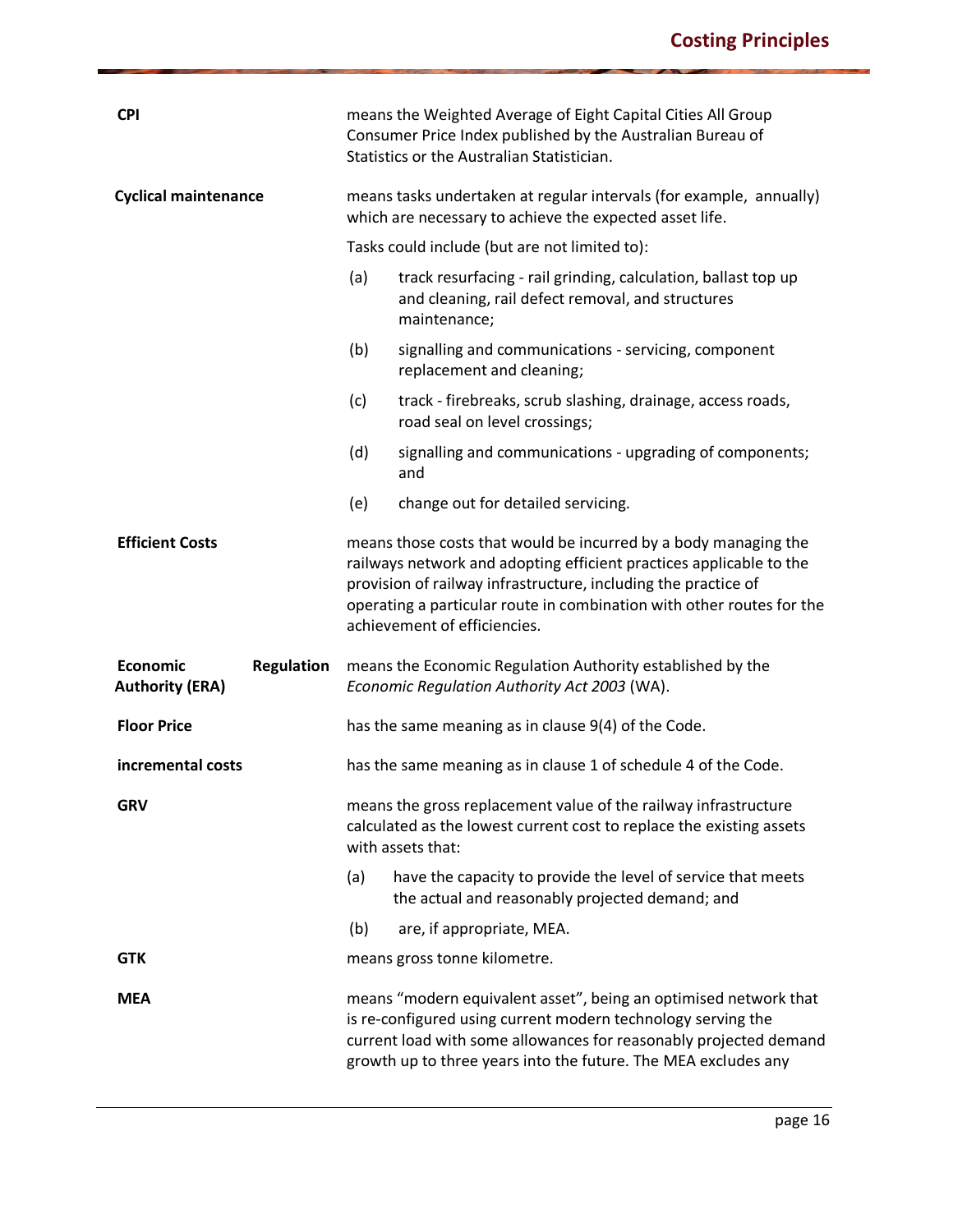|                                 | unused or underutilised assets and allows for potential cost savings<br>that may have resulted from technological improvement.                                                                                                                                                                                                                                              |
|---------------------------------|-----------------------------------------------------------------------------------------------------------------------------------------------------------------------------------------------------------------------------------------------------------------------------------------------------------------------------------------------------------------------------|
| <b>MPM</b>                      | means "major programmed maintenance" activities which are, or<br>are associated with, partial asset renewal to maintain functional<br>condition of the infrastructure and which occur at intervals greater<br>than one year.                                                                                                                                                |
| <b>Network Management</b>       | means activities that are undertaken in the provision of train<br>management. Functions include access management, train<br>scheduling, operations planning, RAMS management, customer<br>service and safe working management.                                                                                                                                              |
| <b>Operator</b>                 | has the same meaning as in clause 3 of the Code.                                                                                                                                                                                                                                                                                                                            |
| <b>Operating Costs</b>          | means those costs which fall within the meaning of the term<br>"Operating Costs" in section 3 of these Costing Principles.                                                                                                                                                                                                                                                  |
| <b>Overhead Costs</b>           | means those costs which fall within the meaning of the term<br>"Overhead Costs" in section 4 of these Costing Principles.                                                                                                                                                                                                                                                   |
| <b>Over-payment Rules</b>       | means the rules for RHI determined by the ERA in accordance with<br>clause 47 of the Code, which deal with the payment of amounts in<br>excess of total costs.                                                                                                                                                                                                              |
| <b>Product</b>                  | means product produced by the Roy Hill Mine.                                                                                                                                                                                                                                                                                                                                |
|                                 |                                                                                                                                                                                                                                                                                                                                                                             |
| <b>Rail Safety National Law</b> | means the Rail Safety National Law (WA) Act 2015 and the Rail<br>Safety National Law (WA) Regulations 2015.                                                                                                                                                                                                                                                                 |
| <b>RAMS</b>                     | means the Rail Access Management System computer system<br>operated by RHI for the purpose of preparing train consists and<br>monitoring Train progress on the Network and generally for the<br>purpose of Train Control, including for the provision of information<br>relating to timetables, special train notices, temporary speed<br>restrictions, and track warnings. |
| <b>RHI</b>                      | means Roy Hill Infrastructure Pty Ltd ABN 60 130 249 633.                                                                                                                                                                                                                                                                                                                   |
| <b>RHI Railway</b>              | means the railway owned and operated by RHI from the Roy Hill<br>minesite to the Port of Port Hedland.                                                                                                                                                                                                                                                                      |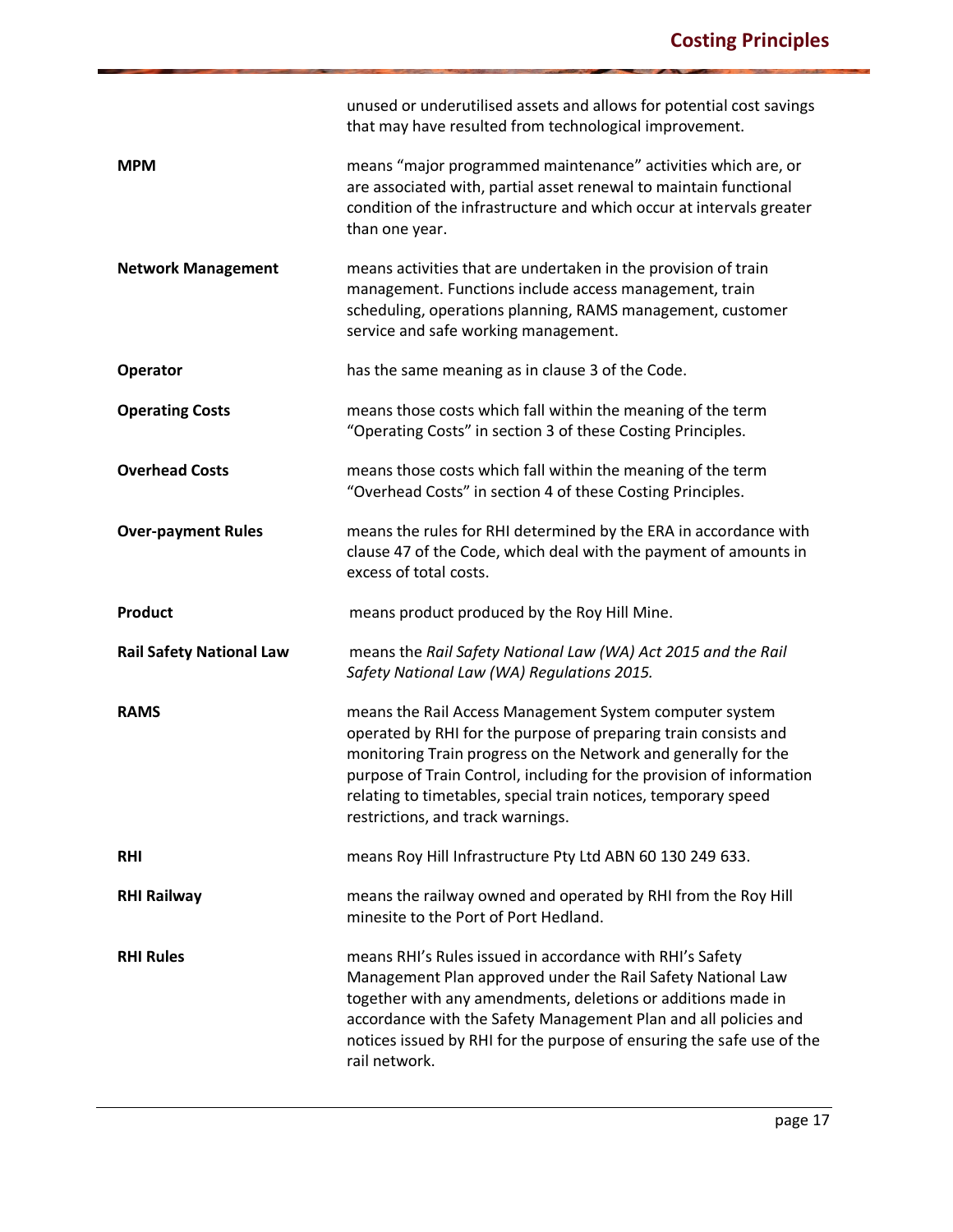| <b>Section</b><br>Route<br>Route<br>or<br><b>Sections</b> | means a section, or the sections (if any), into which the RHI Railway<br>is divided for management and costing purposes in accordance with<br>Schedule 2 of the Code.                                                                                                                                                                                                              |  |  |
|-----------------------------------------------------------|------------------------------------------------------------------------------------------------------------------------------------------------------------------------------------------------------------------------------------------------------------------------------------------------------------------------------------------------------------------------------------|--|--|
| <b>Routine Maintenance</b>                                | means regular and ongoing maintenance activities, which are<br>required to meet specific levels of defined safety and operational<br>standards and commences from day one of operation and is<br>generally continuous for the life of the operation. There are two<br>major activity classifications:                                                                              |  |  |
|                                                           | (a) routine inspections of:<br>(i)<br>track, which includes patrolling; track recording using on<br>track recording technology, ultrasonic testing, site<br>inspections; and structures inspections; and<br>signalling and communications, which includes<br>(ii)<br>programmed inspections and systems and equipment<br>testing;                                                  |  |  |
|                                                           | (b) routine maintenance which is usually undertaken as a result of<br>the inspection process and comprises maintenance of:                                                                                                                                                                                                                                                         |  |  |
|                                                           | (i)<br>track, which includes change out of failed sleepers or<br>components; cross boring; recanting of curves; geometry<br>corrections and tamping following inspections; turnout<br>maintenance, minor formation repairs; and fastening<br>replacement; and<br>(ii) signalling and communications, which includes<br>(ii)<br>scheduled services, replacements and cleaning, etc. |  |  |
| <b>Services</b>                                           | means any services provided under an Access Agreement which may<br>include any one or more of the following:                                                                                                                                                                                                                                                                       |  |  |
|                                                           | (a)<br>the provision of access to the Railway;                                                                                                                                                                                                                                                                                                                                     |  |  |
|                                                           | (b)<br>the receipt of Product from the Operator (or another<br>person) at a loading point;                                                                                                                                                                                                                                                                                         |  |  |
|                                                           | the transportation of Product from a loading point to an<br>(c)<br>unloading point; and                                                                                                                                                                                                                                                                                            |  |  |
|                                                           | (d)<br>the delivery of Product to the Operator (or another person)<br>at an unloading point.                                                                                                                                                                                                                                                                                       |  |  |
| total costs                                               | means the total of all:                                                                                                                                                                                                                                                                                                                                                            |  |  |
|                                                           | (a) Operating Costs;                                                                                                                                                                                                                                                                                                                                                               |  |  |
|                                                           | (b) capital costs; and                                                                                                                                                                                                                                                                                                                                                             |  |  |
|                                                           | Overhead Costs,<br>(c)                                                                                                                                                                                                                                                                                                                                                             |  |  |
|                                                           | attributable to the performance of the railway owner's access<br>related functions whether by the railway owner or an                                                                                                                                                                                                                                                              |  |  |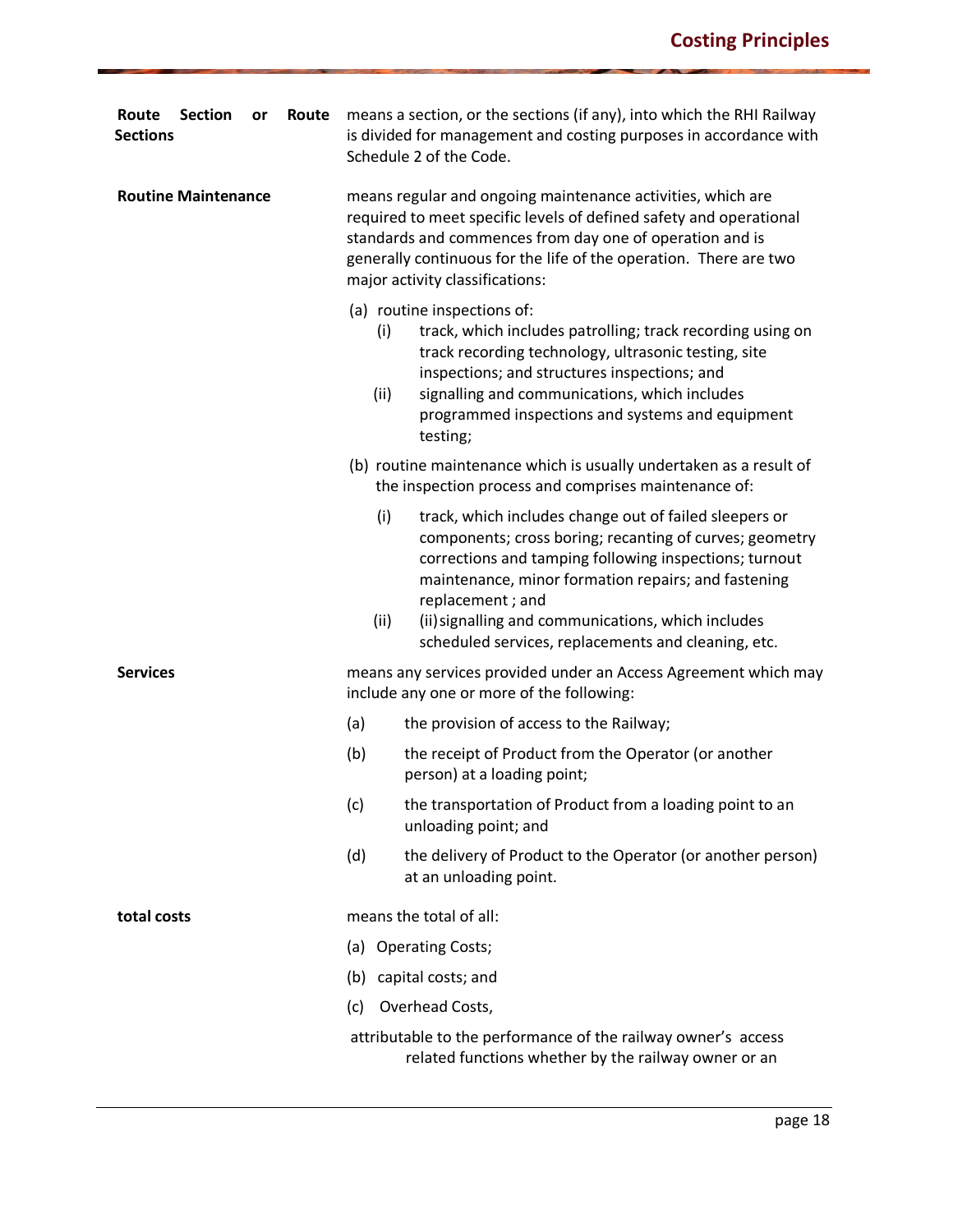associate as defined in the Code, as defined in clause 1 of schedule 4 to the Code.

**WACC MACC** means the target long term weighted average cost of capital appropriate to the railway infrastructure expressed as an annual interest rate and determined by the ERA in accordance with clause 3 of schedule 4 to the Code.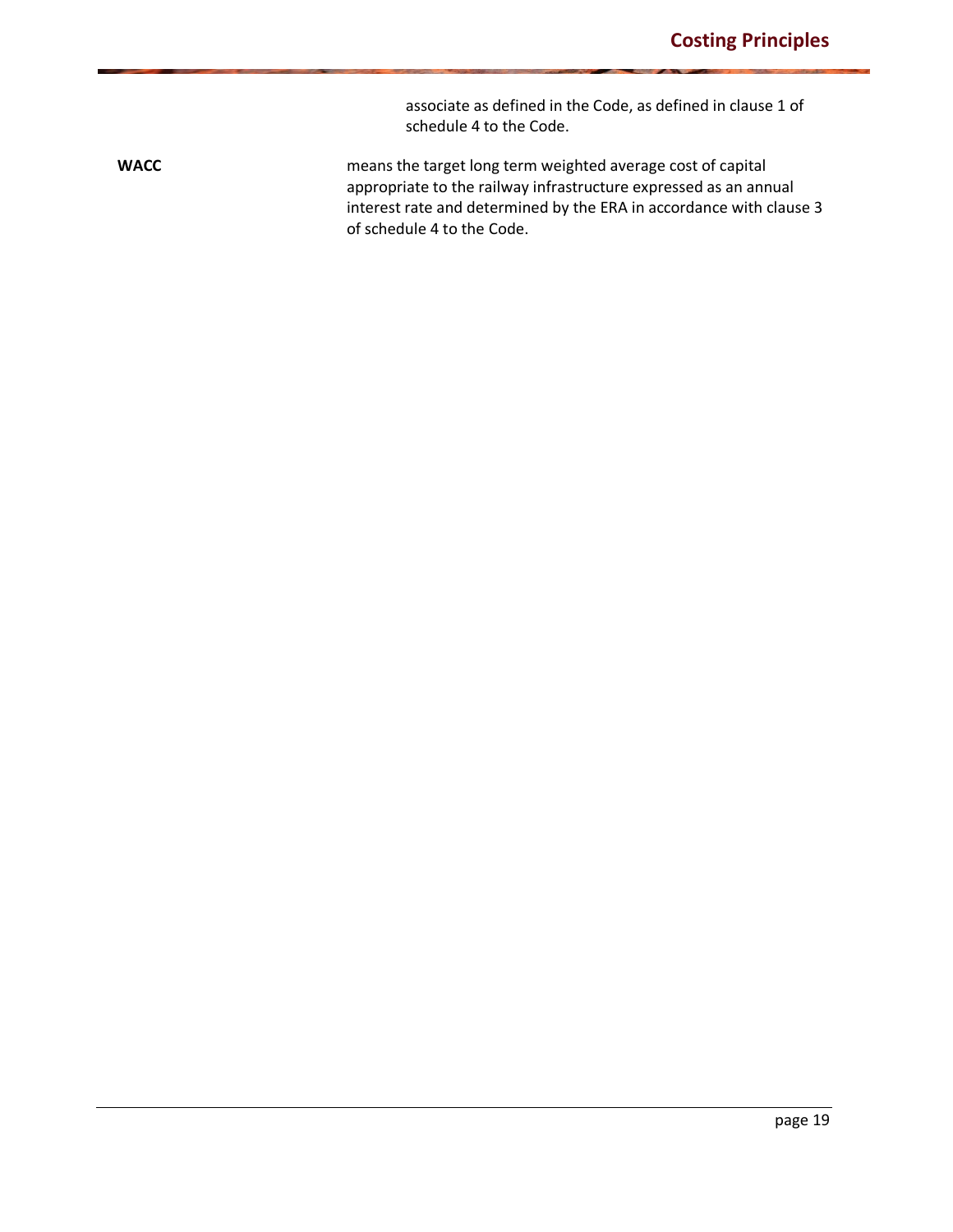### <span id="page-19-0"></span>**Annexures**

### Annexure A - Economic Life of Assets

| <b>Assets</b>                          | <b>RH Economic Life (Years)</b> |
|----------------------------------------|---------------------------------|
| <b>Track Structure</b>                 |                                 |
| Earthworks                             | 16                              |
| <b>Ballast</b>                         | 16                              |
| Sleepers                               | 16                              |
| Turnouts/Catchpoints                   | 16                              |
| <b>Insulated Joints</b>                | 16                              |
| <b>Bridges</b>                         | 16                              |
| Level Crossings                        | 16                              |
| <b>Culverts</b>                        | 16                              |
| Rail structures and infrastructure     | 16                              |
| <b>External Access Roads</b>           | 16                              |
| <b>Internal Access Roads</b>           | 16                              |
| <b>Signalling &amp; Communications</b> |                                 |
| Radio Base Stations                    | $\overline{7}$                  |
| <b>Towers</b>                          | 16                              |
| Enclosures                             | 16                              |
| Level Crossings (active warning &      |                                 |
| monitoring)                            | 15                              |
| <b>Signalling Equipment</b>            | 15                              |
| <b>Detection Devices</b>               | 15                              |
| Site facilities, equipment rooms,      |                                 |
| location cases etc.                    | 16                              |
| Electronic equipment                   | 10                              |
| Computer/network equipment             | 5                               |

| THIS DOCUMENT IS UNCONTROLLED IN HARD COPY FORMAT |                                                                                                         |  |  |  |  |               |  |
|---------------------------------------------------|---------------------------------------------------------------------------------------------------------|--|--|--|--|---------------|--|
| Rev                                               | Approver / BFO<br><b>Document Number</b><br>Author<br><b>Issue Date</b><br><b>Approved Date</b><br>Page |  |  |  |  |               |  |
|                                                   |                                                                                                         |  |  |  |  | Page 20 of 22 |  |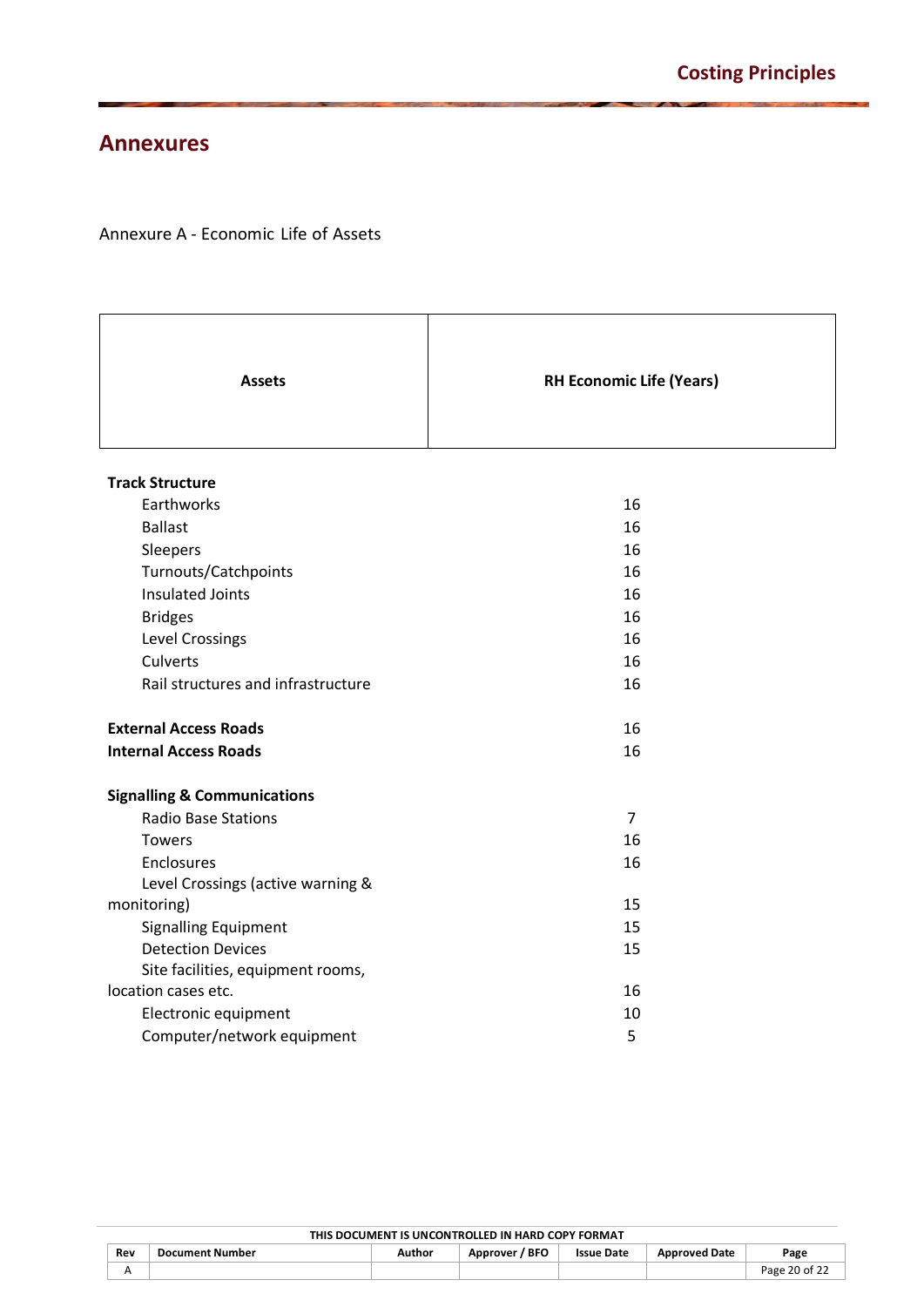|                                                                   | Curve<br><b>Radius</b> |                     |          |                                |
|-------------------------------------------------------------------|------------------------|---------------------|----------|--------------------------------|
| <b>Useful Life for Metal Rail Component</b><br>of Track Structure | < 1,000m               | 1,000m to<br>3,000m | > 3,000m | <b>Tangent</b><br><b>Track</b> |
| RH Economic Life (Years)                                          | 17                     | 17                  | 16       | 16                             |

Annexure B - Operating and Overhead allocation table

| <b>Cost Classification</b> | <b>Description</b>                        | <b>Inclusions</b>                                                                                                                                                                  | <b>Allocation</b> |  |
|----------------------------|-------------------------------------------|------------------------------------------------------------------------------------------------------------------------------------------------------------------------------------|-------------------|--|
| <b>Operating Costs</b>     | <b>Network</b><br>management              | Access<br>management;<br>scheduling<br>and<br>train<br>operations<br>planning;<br>RAMS<br>management;<br>safe<br>working<br>management;<br>telephone charges and<br>radio licences | Train numbers     |  |
|                            | Infrastructure<br><b>Management Costs</b> | Maintenance<br>management;<br>engineering<br>support;<br>and inventory<br>holding<br>costs.                                                                                        | <b>GTK</b>        |  |
|                            | Centralised<br>train<br>control           | Total<br>train<br>control<br>function                                                                                                                                              | <b>GTK</b>        |  |

| THIS DOCUMENT IS UNCONTROLLED IN HARD COPY FORMAT |                        |        |                     |                   |                      |               |  |  |
|---------------------------------------------------|------------------------|--------|---------------------|-------------------|----------------------|---------------|--|--|
| Rev                                               | <b>Document Number</b> | Author | / BFO<br>Approver / | <b>Issue Date</b> | <b>Approved Date</b> | Page          |  |  |
|                                                   |                        |        |                     |                   |                      | Page 21 of 22 |  |  |